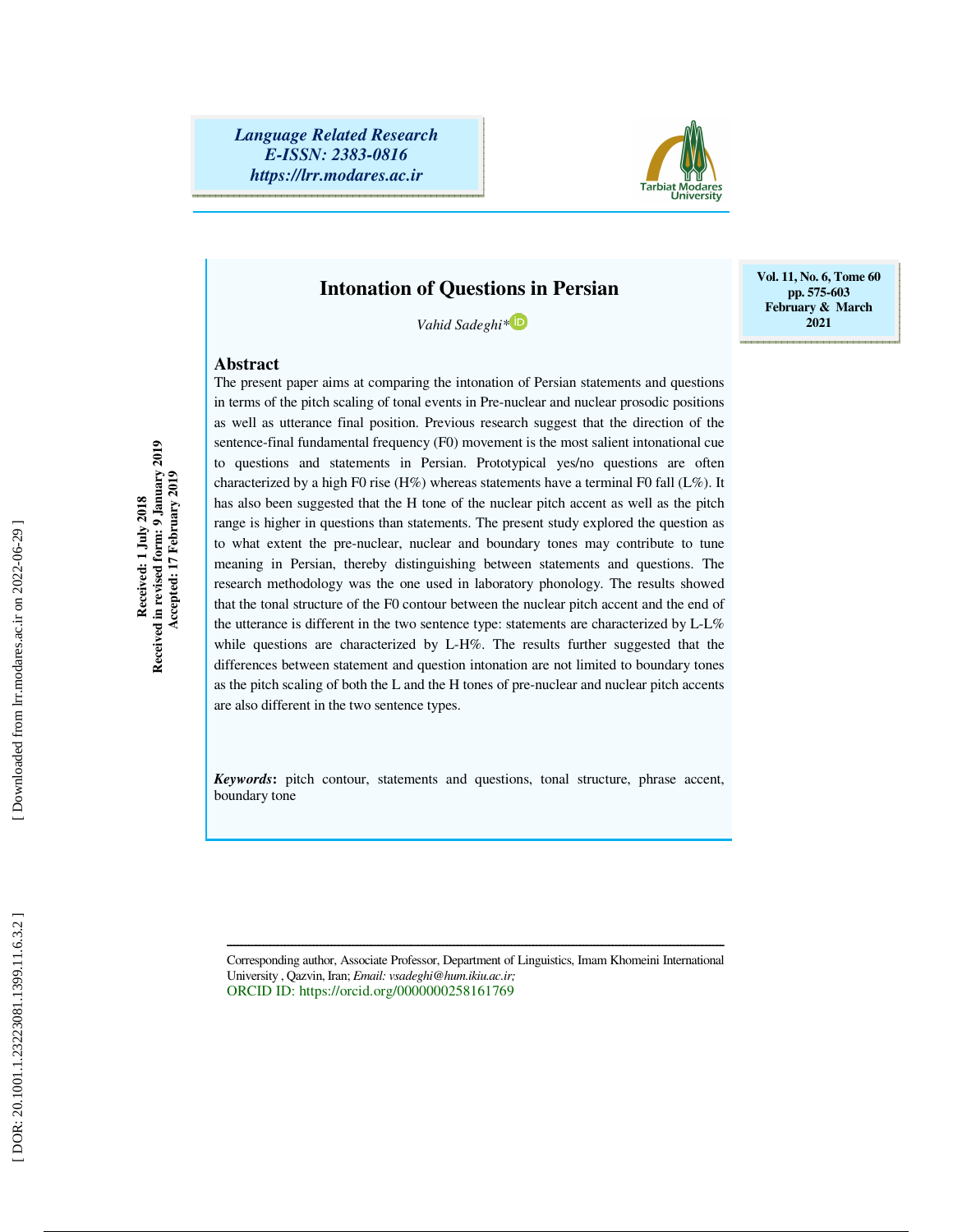*Language Related Research 11(6), (February & March, 2021) 575-603*

### **1. Introduction**

The present paper aims at comparing the intonation of Persian statements and questions in terms of the pitch scaling of tonal events in Pre-nuclear and nuclear prosodic positions as well as utterance final position. Previous research suggests that the direction of the sentence-final fundamental frequency (F0) movement is the most salient intonational cue to questions and statements in Persian. Prototypical yes/no questions are often characterized by a high F0 rise (H%) whereas statements have a terminal F0 fall (L%). It has also been suggested that the H tone of the nuclear pitch accent as well as the pitch range is higher in questions than statements.

Recent studies on other languages have shown that an utterance-final rise is not mandatory for the distinction of questions from statements, and that question and statement cues are not restricted to the intonational nucleus. For example, Face (2007) showed for Castilian Spanish that higher pre-nuclear F0 peaks are able to change the listeners' interpretation of a sentence from statement to question. Petrone and Niebuhr (2013) found for German questions that listeners could accurately identify sentence mode before listening to the terminal F0 movement. They used the shape, slope, and alignment differences of the preceding pre-nuclear accents preceding the final rises as a perceptual cue for question identification. In Neapolitan Italian, Petrone and D'Imperio (2008) and Petrone (2008) found that the F0 section between the nuclear and the preceding pre-nuclear accent varies according to sentence mode. In statements, the F0 after the pre-nuclear rise falls rapidly to the end of the accented prosodic word, creating a low plateau-like turning point. Conversely, in questions, the F0 fall after the prenuclear rise is shallower, so that the F0 contour takes a concave shape.

The present study explored the question as to what extent the pre-nuclear, nuclear and edge tones may contribute to tune meaning in Persian, thereby distinguishing between statements and questions. Based on the findings for Indo-Germanic languages, it was hypothesized that the F0 contours of statements and questions are not only different in the nuclear region but also different in the non-final pre-nuclear zones. The research methodology was the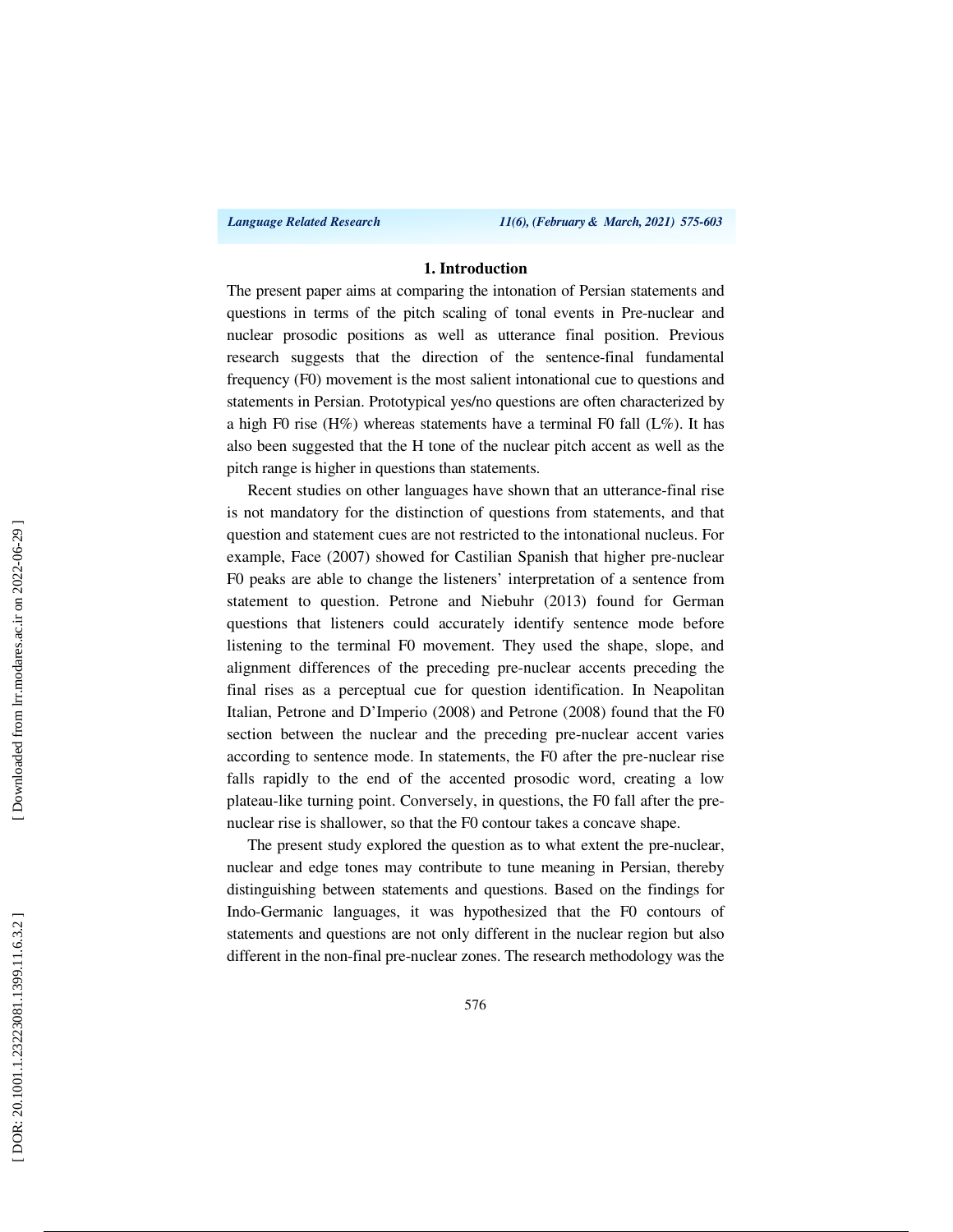one used in laboratory phonology. A corpus of 72 sentences was designed to test the hypothesis. The speakers (12 male and 12 female) read the test sentences on a computer screen. They were instructed to read each sentence naturally, with no special emphasis on any part of the sentence. The target sentences were recorded on DAT recorder using a high quality unidirectional head-mounted microphone (Shure SM58) in a sound proof booth. The recorded sentences were digitized at a sampling rate of 16 kHz. They were analyzed using the acoustic speech analysis software Praat (version 4.3.01; Boersma &Weenink, 2005). All the measurements were made on simultaneous visual displays of waveform, wideband spectrogram and f0 tracks. The following segmental and f0 landmarks were identified in each utterance: beginning of the consonant of the accented syllable in each accentual phrase; F0 minimum and F0 maximum in each accentual phrase and utterance-final F0. The results showed that the tonal structure of the F0 contour between the nuclear pitch accent and the end of the utterance is different in the two sentence types: statements are characterized by L-L% while questions are characterized by L-H%. The results further suggested that differences between statement and question intonation are not limited to boundary tones as the pitch scaling of both the L and the H tones of prenuclear and nuclear pitch accents are also different in the two sentence types. This finding thus may run against the 'nuclear' tide, providing evidence that the pre-nuclear contour does contribute to tune meaning. The results suggest that pre-nuclear accents do not obey only to rhythmic constraints. Rather, they can make a separate contribution to the meaning of the whole tune. The findings reported here agree with those of other studies which pointed out that the pre-nuclear F0 contour might contain cues for the question versus statement distinction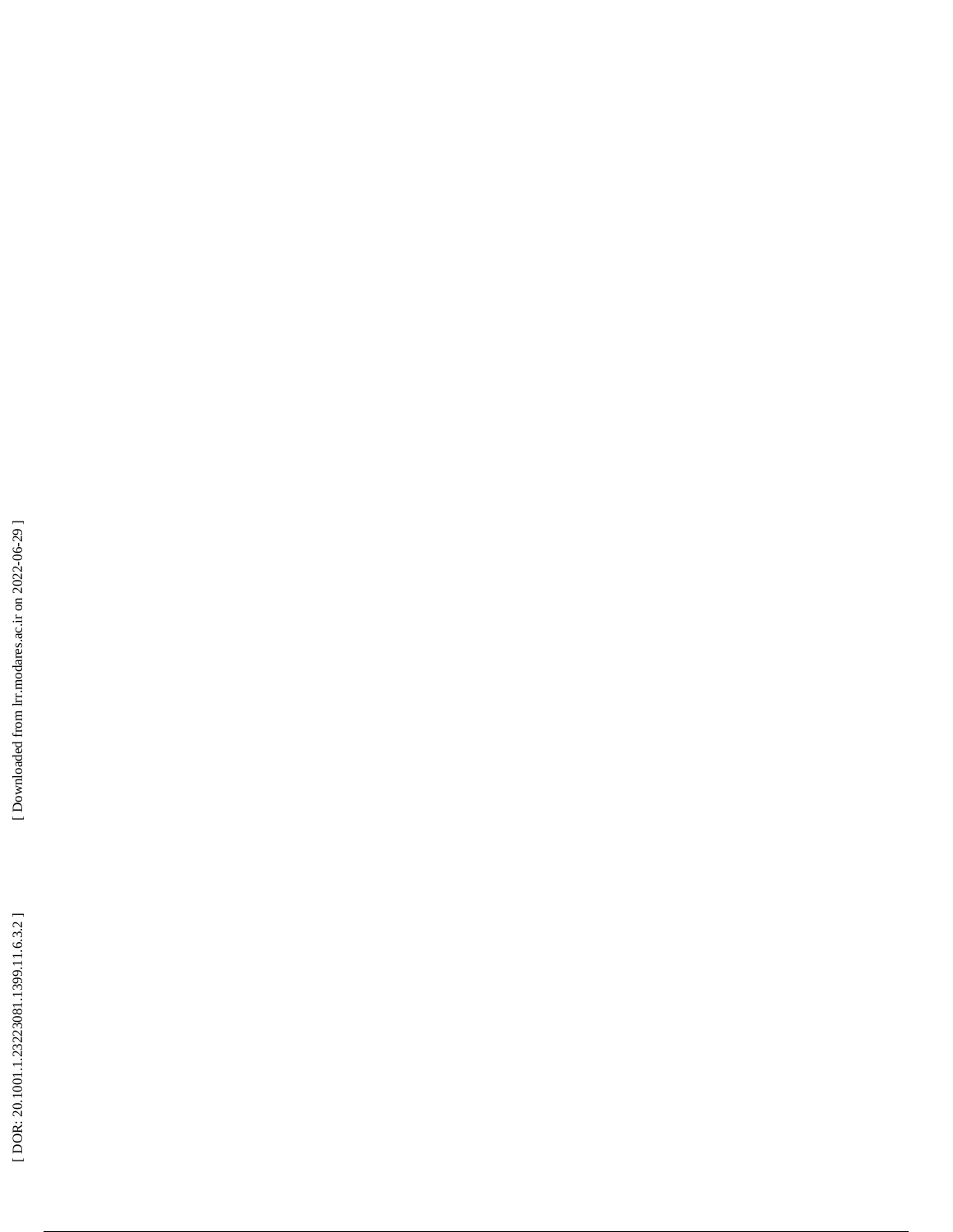

## آهنگ پارهگفتارهاي پرسشي در زبان فارسي

\* وحيد صادقي

دانشيار گروه زبانشناس*ي* دانشگاه بينالمللی امام خمينی<sup>(ره)</sup>، قزوين، ايران.

دريافت: 10/ 04/ 97 پذيرش: 28/ 11/ 97

### چكيده

تحقيق حاضر به مقايسة منحني آهنگ پارهگفتارهاي خبري و پرسشي فارسي بر حسبِ الگوي تغييرات آهنگيِ تكيههاي زيروبمي پيشهسته و هسته و نواحي مرزي پارهگفتار ميپردازد. پيشينة مطالعات آهنگ فارسي نشان داده است كه براي تغييرات فركانس پايه در مرز پاياني پارهگفتارهاي خبري بهصورت نزولي و پارهگفتارهاي پرسشي بهصورت صعودي است. به علاوه اشاره شده است كه سطح ارتفاع قلة تكية زيروبمي هسته و دامنة زيروبمي صدا در آهنگ پرسشي بهطور قابل توجهي از آهنگ خبري بالاتر است. هدف از انجام تحقيق حاضر ، پاسخگويي به اين پرسش بود كه چه تفاوتهاي آهنگي بين پاره- گفتارهای خبری و پرسشی در نواحی مهم منحنی اهنگ گفتار شامل تکیهٔ زیروبمی پیشهسته، تکیهٔ زيروبمي هسته، نواخت كناري و نواخت مرزنما وجود دارد. براي اين منظور از روششناسي واجشناسي آزمايشگاهي استفاده شد. نتايج بهدست آمده نشان داد كه ساخت نواختيِ منحني 0F در فاصلة بين تكية زيروبمي هسته و مرز پاياني منحني در پارهگفتارهاي خبري به صورت %L-L و در پارهگفتارهاي پرسشي به صورت %H-L است. همچنين، اين نتايج نشان داد كه تفاوتهاي آهنگي بين پارهگفتارهاي خبري و پرسشي محدود به نواحي پاياني منحني آهنگ گفتار نميشود و اين پارهگفتارها از نظر الگوي سطح ارتفاع قله و درهٔ F0 تکیهٔ زیروبمی هسته و پیشهسته نیز با هم متفاوتاند.

واژههاي كليدي: تكيه، آهنگ، تكية زيروبمي ساخت نواختي، نواخت كناري، نواخت مرزي .

ــــــــــــــــــــــــــــــــــــــــــــــــــــــــــــــــــــــــــــــــــــــــــــــــــــــــــــــــــــــــــــــــــــــــــ

E-mail: vsadeghi@hum.ikiu.ac.ir :مقاله مسئول نويسندة\*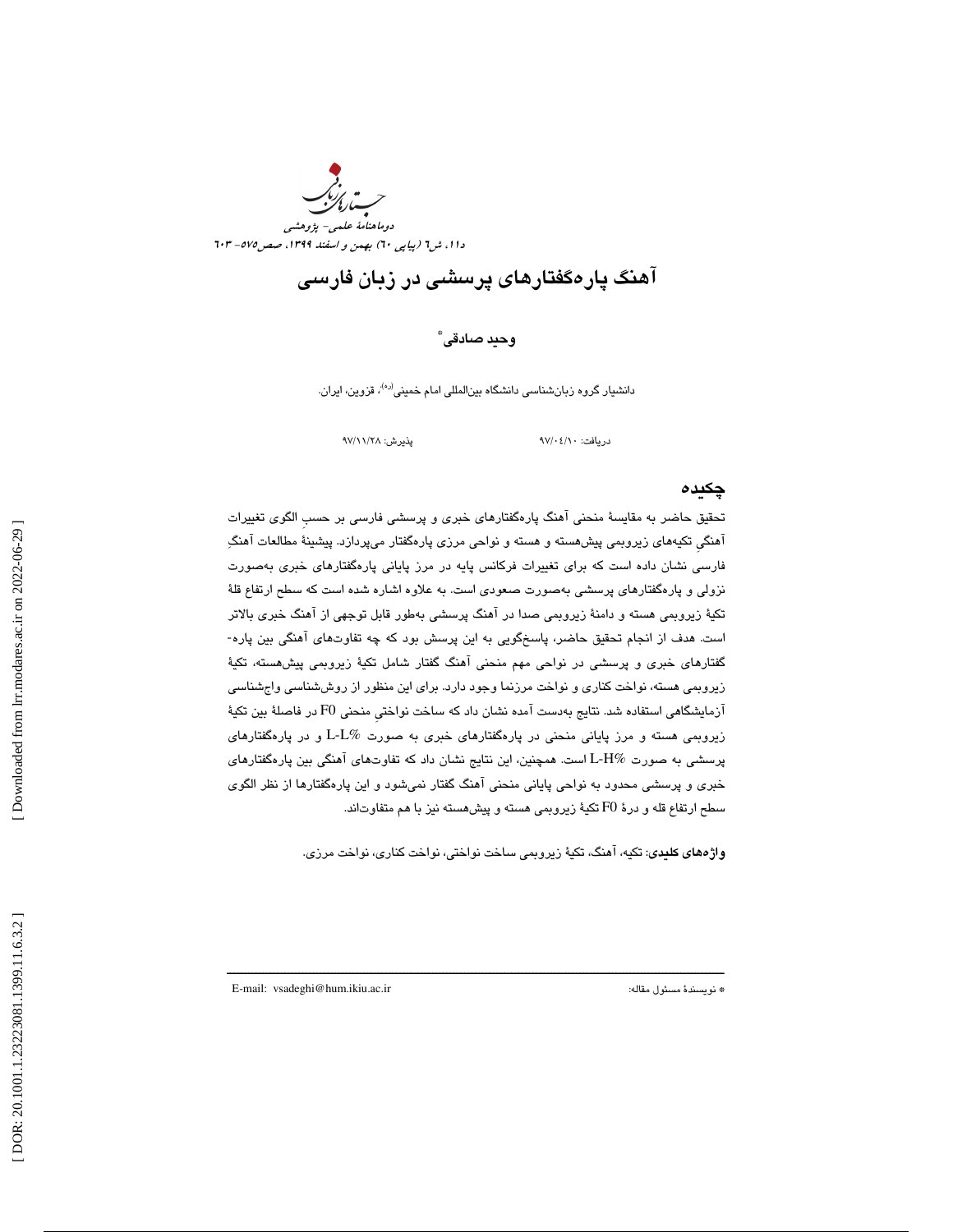وحيد صادقي آهنگ پارهگفتارهاي...

### 1. مقدمه

رابطهٔ بين صورت (تغييرات زيروبمي) و معناي آهنگ يكي از مباحث مهم واجشناسي آهنگ است. براي تبيين اين رابطه لازم است تحقيقات گستردهاي، در دو سطح توليد و درك گفتار روي منحنيهاي آهنگ جملههاي طبيعي زبان انجام شود تا تغييرات و رويدادهاي زيروبمي مؤثر در تعيين معاني مختلف آهنگ تعيين شوند .

پژوهش حاضر به بررسي الگوي آهنگ پارهگفتارهاي خبري و پرسشي فارسي مي- پردازد. روششناسي پژوهش ، آزمايشگاهي است. مسئلة اصلي تحقيق آن است كه كدام رويدادهاي زيروبمي، منحني آهنگ پارهگفتارهاي پرسشي را از پارهگفتارهاي خبري در سطح توليد گفتار متمايز ميكند. اين پژوهش دو هدف مهم را دنبال ميكند. هدف اول، ارائة شواهد ازمایشگاهی برای ازمون، فرضیههایی است که پیش از این در تحقیقات اهنگ فارسی مطرح شدهاند. تا آنجا كه نگارنده اطلاع دارد، مطالعات پيشين دربارة ساخت آهنگ پاره- گفتارهاي خبري و پرسشي بيشتر به شيوة توصيفي و برداشتگرايانه انجام شده است ، در حالی که دستیابی به سطوح زیرین واجشناسی آهنگ تنها زمانی میسر میشود که مطالعات<br>آزمایشگاهی دقیق روی حجم قابل قبولی از دادههای واجی صورت گیرد ,Gussenhoven (2008 ،Dadat-Tehrani, 2008) اگر مطابق با پیشینهٔ مطالعات انجام شده (2008 ,Sadat-Tehrani, فرض كنيم كه نواخت مرزي %L نشاندهند ة آهنگ پارهگفتارهاي خبري و نواخت مرزي نشاندهندهٔ آهنگ پارهگفتارهای پرسشی است، پرسشی كه در چارچوب واجشناسی  $\rm H\%$ آزمايشگاهي براي ارزيابي ميزان اعتبار اين فرضيه ميتوان مطرح كرد اين است كه آيا تفاوت آهنگ پارهگفتارهاي خبري و پرسشي صرفاً ناشي از اختلاف سطح ارتفاع فركانس پايه در مرز پاياني پارهگفتار است (%H%/L (يا آنكه تكيههاي زيروبمي هسته و پيشهسته و نواختهاي كناري (-L (نيز در اين جملهها با يكديگر متفاوت است. هدف دوم تحقيق حاضر ، تبيين سازوكارهاي واجشناختيِ ناظر بر تحقق آوايي نواختهاي كناري و مرزنما در منحنی۵ای خبری و پرسشی است. اگر مطابق با نظریهٔ خودواحد وزنی آهنگ فرض كنیم كه<br>نواختهای تكیهٔ زیروبمی (هسته و پیشهسته)، نواختهای كناری و نواختهای مرزنما به-صورت اهداف نواختي يا نقاط گذار، يعني نقاط حداقلي و حداكثري فركانس پايه، روي منحني زيروبمي گفتار تظاهر مييابند، پرسشي كه مطرح ميشود اين است كه گسترههاي 0F در حد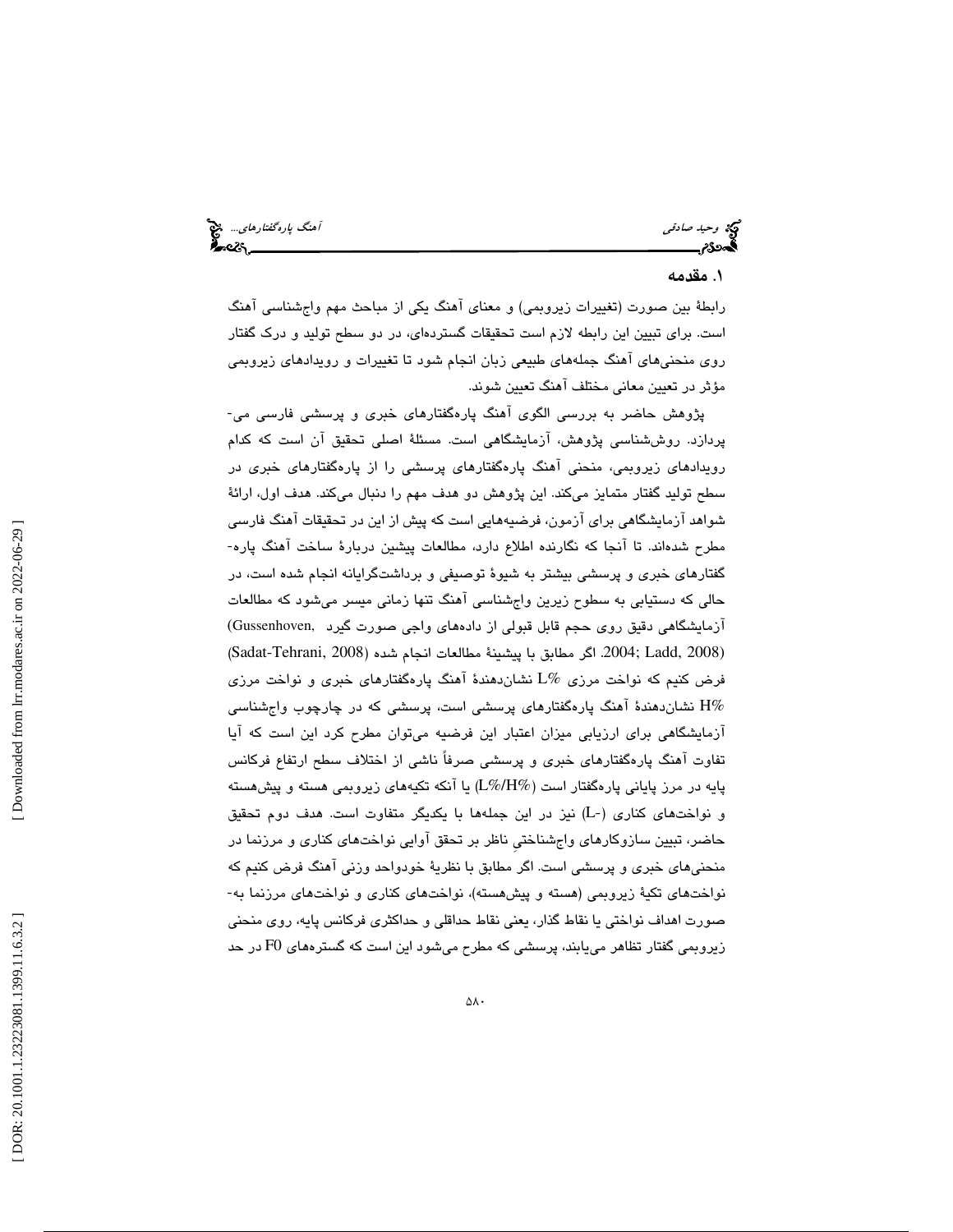فاصل بين اين نقاط چگونه در فضاي آوايي تحقق مييابند؟ آيا تحقق آوايي گسترههاي نواختي در پارهگفتارهاي خبري و پرسشي با قواعد الحاق آوايي (قواعدي كه اهداف نواختي واجي را در سطح آوايي به يكديگر پيوند ميدهند) در نظرية خودواحد وزني آهنگ مطابقت دارد يا آنكه زبان فارسي از قواعد الحاق آواييِ زبان ـ ويژه براي پيشبيني نحوة اتصال اهداف نواختي در فضاي آوايي استفاده ميكند.

### 2. پيشينة تحقيق

پيشينة مطالعات آهنگ نشان ميدهد كه آنچه اساساً سبب تمايز آهنگ پارهگفتارهاي پرسشي از پارهگفتارهاي خبري ميشود، براي تغييرات فركانس پايه در مرز پاياني پارهگفتار است. در پارهگفتارهای خبری، برای تغییرات F0 در پایان منحنی، نزولی و در پارهگفتارهای<br>پرسشی صعودی است. در چارچوب نظریهٔ خودواحد، کاهش F0 در مرز پایانی پاره-گفتارهاي خبري، در فاصلة بين تكية زيروبمي هسته و پايان منحني، بهصورت تركيب متوالي نواخت كناريِ -L و نواخت مرزنماي %L بازنويسي ميشود (%L-L) (شكل 1 چپ). در-  ${\rm H}$  مقابل، افزايش  ${\rm F}0$  در پايان منحنىهاى پرسشى بهصورت توالى نواخت كنارى - ${\rm H}$  و نواخت مرزنماي %H توصيف ميشود (%H-H) (شكل 1 وسط). البته ، اگر ميزان خيز پاياني در حد متوسطي باشد، توالي مورد نظر بهصورت %L-H بازنويسي ميشود (شكل ۱ راست). هر دو توالي نواختيِ %L-L و %H-H) يا %H-L (بعد از تكية زيروبمي هستة گروه آهنگ واقع ميشوند.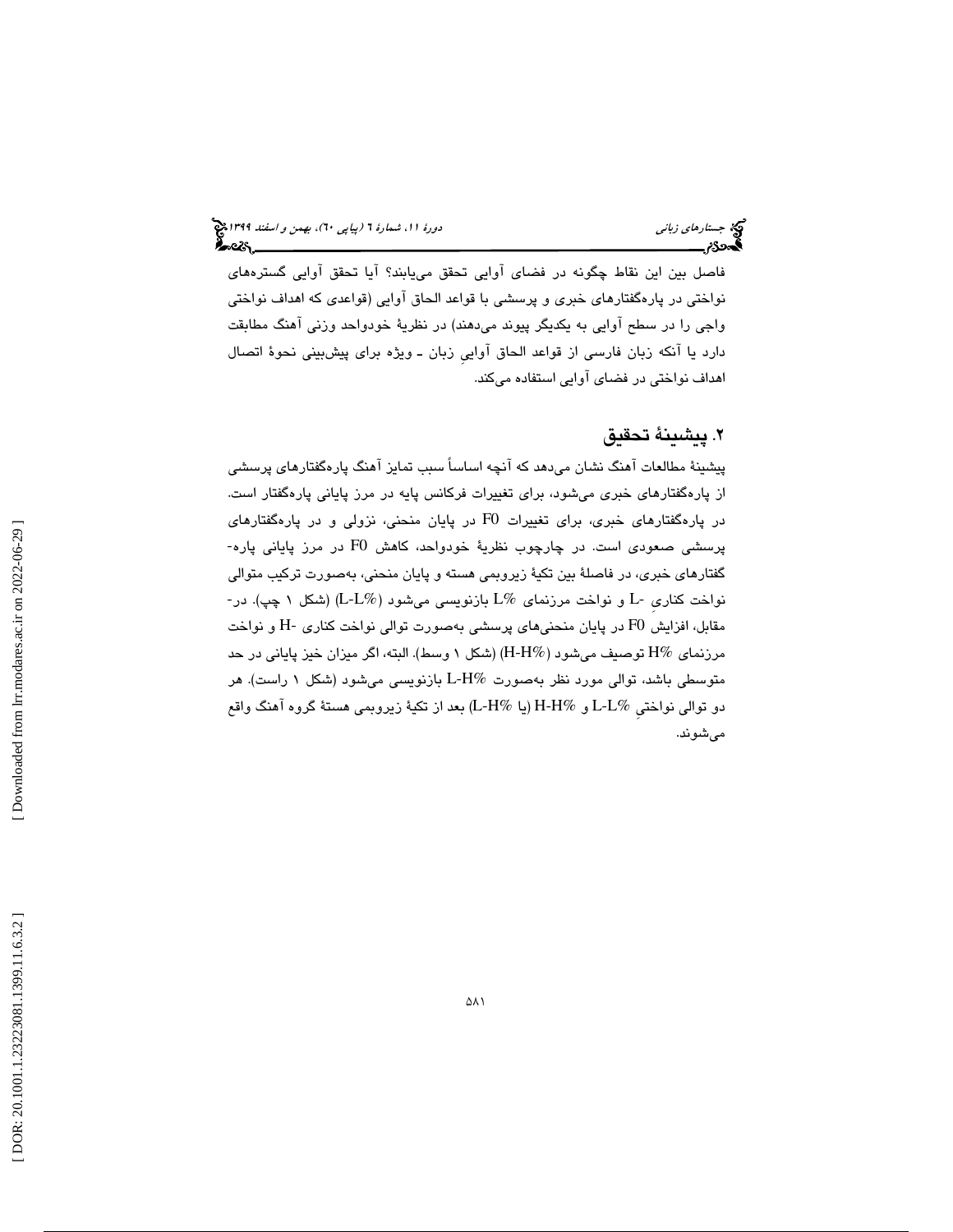

: منحني آهنگ فرضي جملههاي خبري و پرسشي. تفاوت آهنگ خبري و پرسشي تنها ناشي از شكل 1 تغييرات فركانس پايه در مرز پاياني پارهگفتار است. تغييرات F0 در پايان منحنيهاي خبري، نزولي (L%) و در پايان منحنيهاي پرسشي صعودي (%H (است. منحنيهاي پرسشي از نظر ميزان خيز با يكديگر ند. در %H-H) شكل وسط) اندازة خيز، بلند و در %H-L) شكل راست) اندازه خيز، كوتاه است. متفاوتا ساخت نواختي تكية زيروبمي هسته در تمامي منحنيها ثابت به صورت \*H+L فرض شده است.

**Fig. 1.** F0 contour of statements and questions. Differences in the F0 contours are due to utterance-final pitch movement: L% for statements and H% for questions. Question contours differ as to the magnitude of utterance-final F0 rise: In H-H% (middle panel) the F0 rise is high while in L-H% (right panel) the rise is low. The tonal structure of the nuclear pitch accent is assumed to be L+H\* in all contours.

تقابل آهنگيِ %L-L%/H-H بين پارهگفتارهاي خبري و پرسشي براي تعداد زيادي از زبان- ها ازجمله انگليسي (1990 , Bolinger, 1985; Pierrehumbert & Hirschberg, 1990) ، (Vanrell, Mascaró, Torres-Tamarit & Prieto, كاتالان ،)Face, 2007) اسپانيايي (2012، آلمانی (2013 Niebuhr, 2013) و غیره گزارش شده است. اگرچه تقابل آهنگی %L-L%/H-H تقابلي عام در واجشناسي آهنگ براي تمايز پارهگفتارهاي خبري و پرسشي است؛ ولي اين تقابل لزوماً براي تمامي زبانها صادق نيست. براي مثال در ايتاليايي (گونهٔ (Rathcke, روسي و) Gosy & Terken, 1994) مجاري) Grice et al., 2005) (ناپولي تكية زيروبمي (،2006 تقابل بين پارهگفتارهاي خبري و پرسشي تابع زمانبندي وقوع قلة H هسته نسبتبه هجاي تكيهبر است. مثلاً در روسي، در پارهگفتارهاي پرسشي، قلة تكية هسته وقوع ديرهنگام دارد و روي هجاي بعد از هجاي تكيهبر واقع ميشود ، ولي در پارهگفتارهاي خبري، وقوع بههنگام داشته و منطبق بر هجاي تكيهبر است (Rathcke, 2006).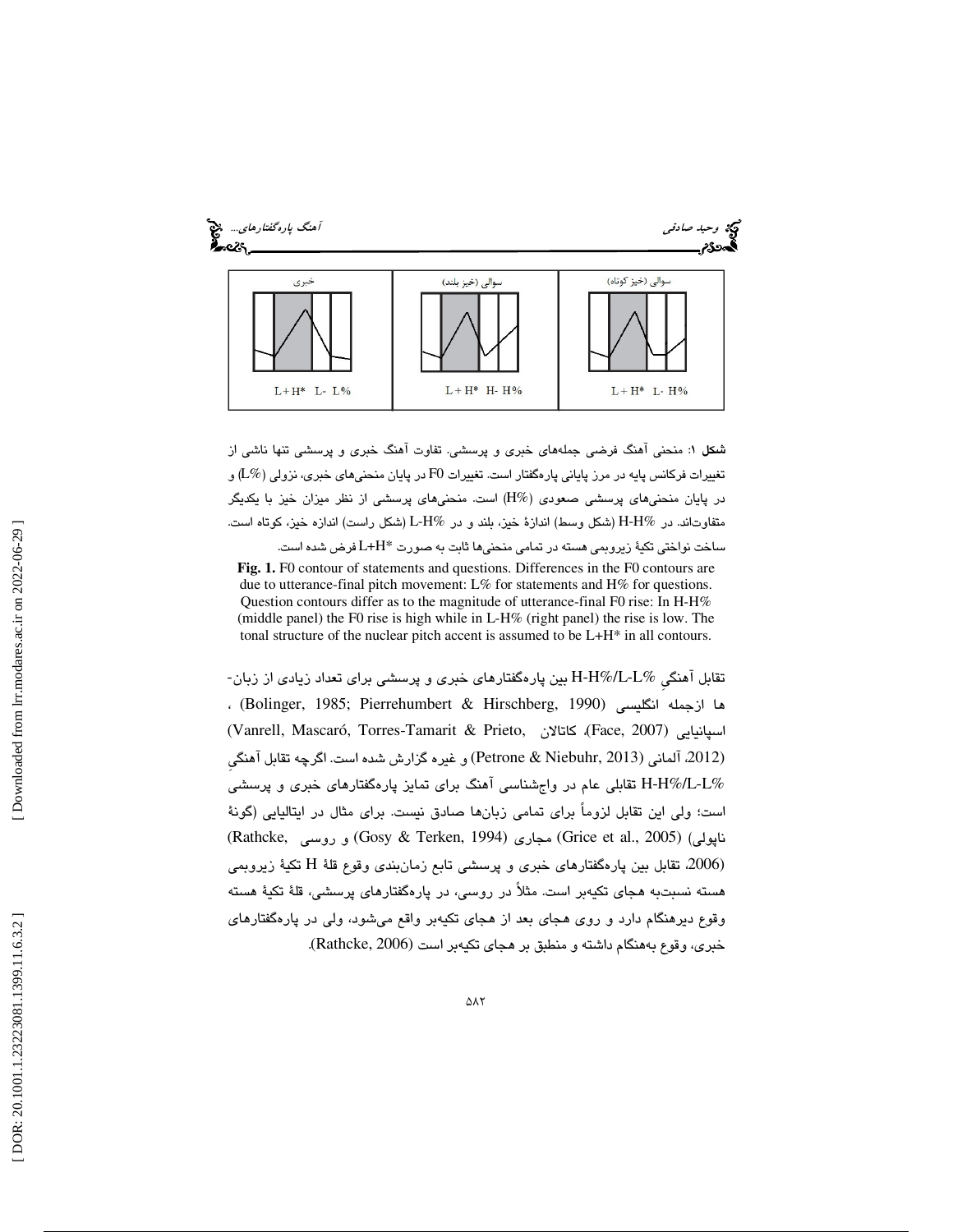از سوي ديگر، برخي يافتههاي آزمايشگاهي نشان دادهاند كه تكية (هاي) زيروبمي پيشهسته همانند تكية زيروبمي هسته در تعيين معناي آهنگ تأثيرگذار است. داينورا (2006) و پترون و نيبور (2013) بحث ميكنند كه تمايز بين يك پارهگفتار خبري و معادل پرسشي آن در زبان آلماني صرفاً محدود به الگوي تغييرات 0F روي تكية هسته و نواختهاي كناري و مرزنما نيست ، بلكه الگوي آهنگي تكيههاي پيشهسته نيز در جملههاي پرسشي و خبري با يكديگر تفاوت بنيادين دارند.

تقابل آهنگ پارهگفتارهاي خبري و پرسشي در برخي تحقيقات آهنگ فارسي نيز بررسي شده است. اسلامي (1384) و سادات تهراني (.8p 2008, (معتقدند كه منحني آهنگ پارهگفتارهاي پرسشي (بلي ـ خير) و خبري كاملاً شبيه يكديگر است و تنها تفاوت آنها با هم مربوط به نواخت مرزنماي گروه آهنگ است كه در پارهگفتارهاي خبري بهصورت %L و پرسشي به صورت %H است؛ يعني آخرين نقطه در منحني آهنگ پارهگفتارهاي پرسشي با افزايش فركانس پايه توليد مي شود، در حالي كه همين ناحيه در پارهگفتارهاي خبري با سطح حداقلي 0F توليد ميشود. همچنين، سادات تهراني (2008) اشاره ميكند كه علاوه بر اين تفاوت واجي، سه تفاوت آوايي ديگر بين منحني آهنگ پارهگفتارهاي پرسشي و خبري وجود دارد. تفاوت اول مربوط به سطح ارتفاع قلهٔ تكيهٔ زيروبمی هسته است. قلهٔ H تكيهٔ هسته در آهنگ پرسشي بهطور قابل ملاحظهاي از آهنگ خبري بالاتر است . بنابراين ، دامنة زيروبمي (يعني فاصله  $\rm H$  از  $\rm L$ ) تكيهٔ هسته در پارهگفتار پرسشي از خبري بيشتر است. تفاوت دوم مربوط به دامنة زيروبمي صدا، يعني سطح منحني زيروبمي نسبت به محور فركانس پايه است كه در پارهگفتارهاي پرسشي نسبت به پارهگفتارهاي خبري بالاتر است. تفاوت سوم مربوط به كشش پاياني يا پيشمرزي است. هجاي پايانيِ پارهگفتارهاي پرسشي ديرش بيشتري نسبت به پارهگفتارهاي خبري دارد. شياميزاده و همكاران (2013, 2018) نشان دادهاند كه عامل اصلي تقابل توليدي ـ شنيداريِ جملههاي پرسشي استفهامي از جملههاي خبري، فركانس پايه است. سطح ارتفاع قلة زيروبمي كلمات استفهامي در مقايسه با كلمات متناظرشان در پارهگفتارهاي خبري بهطور معناداري بيشتر است و شنوندههاي فارسيزبان از اين نشانه آكوستيكي براي تمايزي شنيداري بين پارهگفتارهاي خبري و پرسشي استفهامي استفاده ميكنند. همچنين، آنها نشان دادند كه ديرش نيز يكي ديگر از نشانههاي آكوستيكي اين تقابل است ، اما اهميت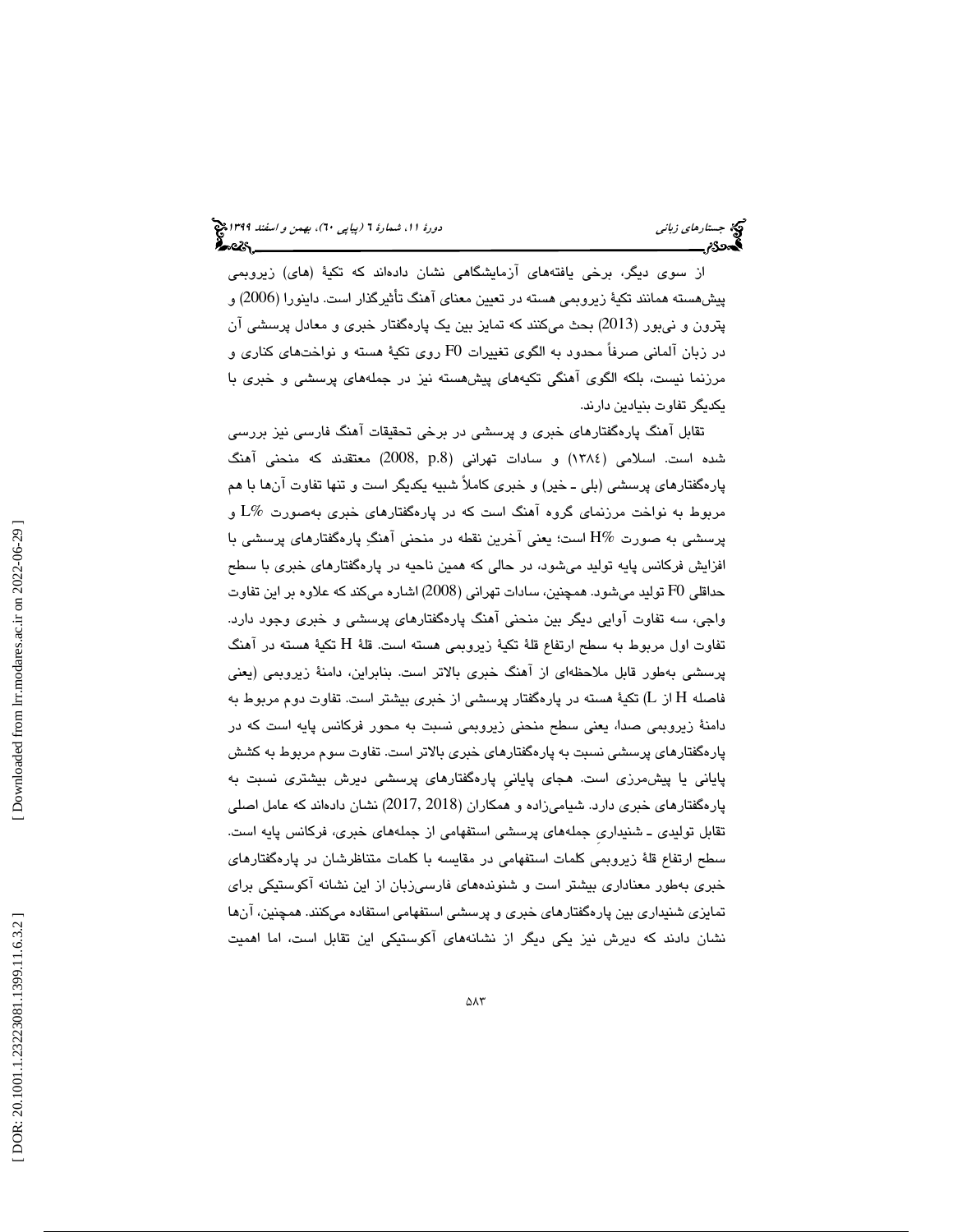وحيد صادقي آهنگ پارهگفتارهاي.... وحيد صادقي آهنگ پارهگفتارهاي... وحيد صادقي<br>**آه**ندي جمهوري آهنگي پارهگان پارهگان پارهگان پارهگان پارهگان پارهگان پارهگان پارهگان پارهگان پارهگان پارهگان پار<br>با با با با با با با با با با با

توليدي ـ شنيداري اين نشانه از فركانس پايه كمتر است.

### 3. چارچوب نظري پژوهش

اين پژوهش در چارچوب نظرية خودواحد وزني آهنگ 1 انجام ميشود. آهنگ در نظرية خودواحد وزني حاصل تركيب متوالي تعدادي رويداد زيروبمي شامل تكيه زيروبمي و نواختهاي مرزي است. تكيههاي زيروبمي با هجاهاي برجسته در ساخت زنجيرهاي و نواختهاي مرزي<sup>٬</sup> (شامل نواخت كناري<sup>٬</sup> و نواخت مرزنما<sup>؛</sup>) با مرز واحدهاي نوايي (مانند مرز پاياني پارهگفتار) انطباق دارند (2008 ,Ladd (. تكيههاي زيروبمي بر حسب جايگاهشان در منحني آهنگ به دو دسته تقسيم ميشوند: تكيهٔ زيروبمي هسته و تكيه(هاي) زيروبمي پيش هسته. در بيشتر نظامهاي زباني، تكيهٔ زيروبمي هسته، در خوانش بيiشان پارهگفتار، آخرين تكيه زيروبمي پارهگفتار است و تكيه(هاي) زيروبمي قبل از آن، تكية زيروبمي پیشهسته هستند (صادقی و محمودی، ١٣٩٦). دو رویداد تکیهٔ زیروبمی و نواخت مرزی اهمیت زبانشناختي دارند. براي مثال، نقش تكية زيروبمي، برجستهسازي اطلاعي يك كلمه يا سازه از جمله و نقش رويدادهاي آهنگي واقع در مرز پاياني پارهگفتار، ايجاد تقابل آهنگي بين پارهگفتارهاي خبري و پرسشي است.

معناي آهنگ در نظرية خودواحد وزني حاصل تركيب متوالي اجزاي سازندة منحني شامل تكية زيروبمي (هسته و پيشهسته) نواختهاي مرزي است. در نظرية خودواحد وزني آهنگ، بين تكية زيروبمي هسته و تكيه(هاي) زيروبمي پيشهسته 5 هيچ تفاوت بنياديني وجود ندارد. تكية زيروبمي هسته صرفاً آخرين تكية زيروبمي گروه آهنگ است ، ولي ساخت نواختي و كاركرد نقشي آن با تكية زيروبمي پيشهسته تفاوتي ندارد. با وجود اين، در بيشتر توصيفهاي مبتني بر نظرية خودواحد عروضي، تكية زيروبمي هسته و نواختهاي مرزي (شامل نواخت كناري و نواخت مرزنما) همچنان عناصر اصليِ تعيينكنندة معناي آهنگ گفتار هستند و نقش معنايي ويژهاي براي تكية زيروبمي پيشهسته مفروض نشده است. براي مثال، پييرهامبرت و هيرشبرگ (1990) معاني (زبانشناختي يا كاربردشناختي) آهنگ در زبان 1 انگليسي را اساساً بر مبناي ساخت نواختي تكية زيروبمي هسته و نواختهاي حاشية پايان

 [\[ DOR: 20.1001.1.23223081.1399.11.6.3.2](https://dorl.net/dor/20.1001.1.23223081.1399.11.6.3.2) ] [\[ Downloaded from lrr.modares.ac.ir on 20](https://lrr.modares.ac.ir/article-14-26582-fa.html)22-06-29 ] Downloaded from lrr.modares.ac.ir on 2022-06-29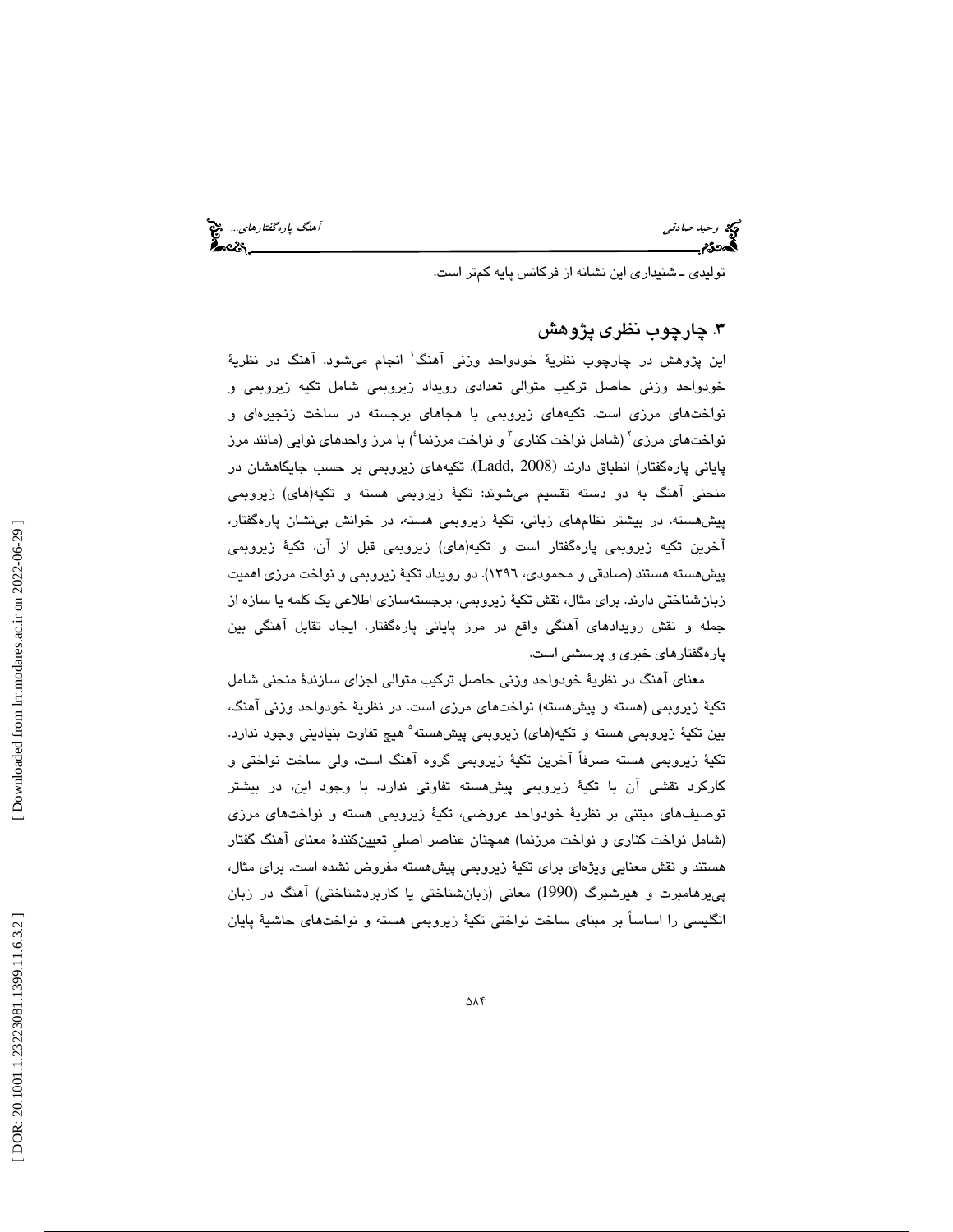جمله توصيف كردهاند. از اين رو، بسياري از پيروان نظرية خودواحد عروضي، فرض اولية اين نظريه ، مبني بر اهميت نظري يكسان تكية زيروبمي هسته و تكية زيروبمي پيشهسته را رد كردهاند. لد (2008) بحث ميكند كه تكية زيروبمي پيشهسته به لحاظ ساختاري در جايگاه نوايي ضعيفتري نسبتبه تكية زيروبمي هسته قرار دارد . بنابراين ، ميزان برجستگي تكية پيشهسته از تكية هسته كمتر است. افزون بر اين تكية زيروبمي پيشهسته كاركرد معنايي مشخص و متمايزي ندارد و توزيع آن در منحني آهنگ صرفاً تابع محدوديتهاي عروضي است. گريب و همكاران ( 2005)، ولبي (2003) و كالهون (2010) با ارائة شواهد آزمايشگاهي نشان دادهاند كه توزیع سازههای اطلاعی مانند كانون و پیشزمینه در یک پارهگفتار تا حد زيادي تابع ساخت نواختي تكية زيروبمي هسته و نواختهاي مرزي است.

### 4. روش تحقيق

اين پژوهش در چارچوب واجشناسي آزمايشگاهي انجام ميشود. روششناسي كلي تحقيق مبتني بر روش بهكار رفته در مطالعة آهنگ نوع جمله ;2013 ,Niebuhr & Petrone( (2012 .,al et Vanrell است. دادههاي تحقيق طوري طراحي شدند كه تمامي متغيرهاي آوايي و ساختاري (واجي) مؤثر بر فركانس و زمانبندي وقوع نواختها ازجمله نواختهاي تكيههاي زيروبمي پيشهسته و هسته و نواختهاي كناري و مرزنما را شامل شوند. براي انجام اين آزمايش پيكرهاي شامل 24 گروه جمله طراحي شد. هر گروه از 3 جمله تشكيل ميشد كه در هر جمله دو تكية زيروبمي يكي روي مفعول (تكية زيروبمي پيشهسته) و ديگري روي فعل (تكية زيروبمي هسته) جمله قرار داشت. 4 نمونه از اين جملهها در ذيل ارائه شده است. جملههاي هر گروه از نظر فاصلهٔ زماني بين هجاي تكيهبر فعل و مرز پاياني جمله با يكديگر متفاوت بودند؛ به اين صورت كه در جملة اول بين هجاي تكيهبر و مرز پايانيِ جمله تنها يك هجا فاصله وجود داشت (جملههای a). در جملهٔ دوم این فاصله بین ٤ تا ٦ هجا بود (جملههای b) و بالأخره اینکه در جملة سوم هيچ فاصلهاي بين هجاي تكيهبر و مرز پاياني وجود نداشت؛ يعني هجاي تكيهبرِ فعل آخرين هجا*ی* جمله بود (جملههای c).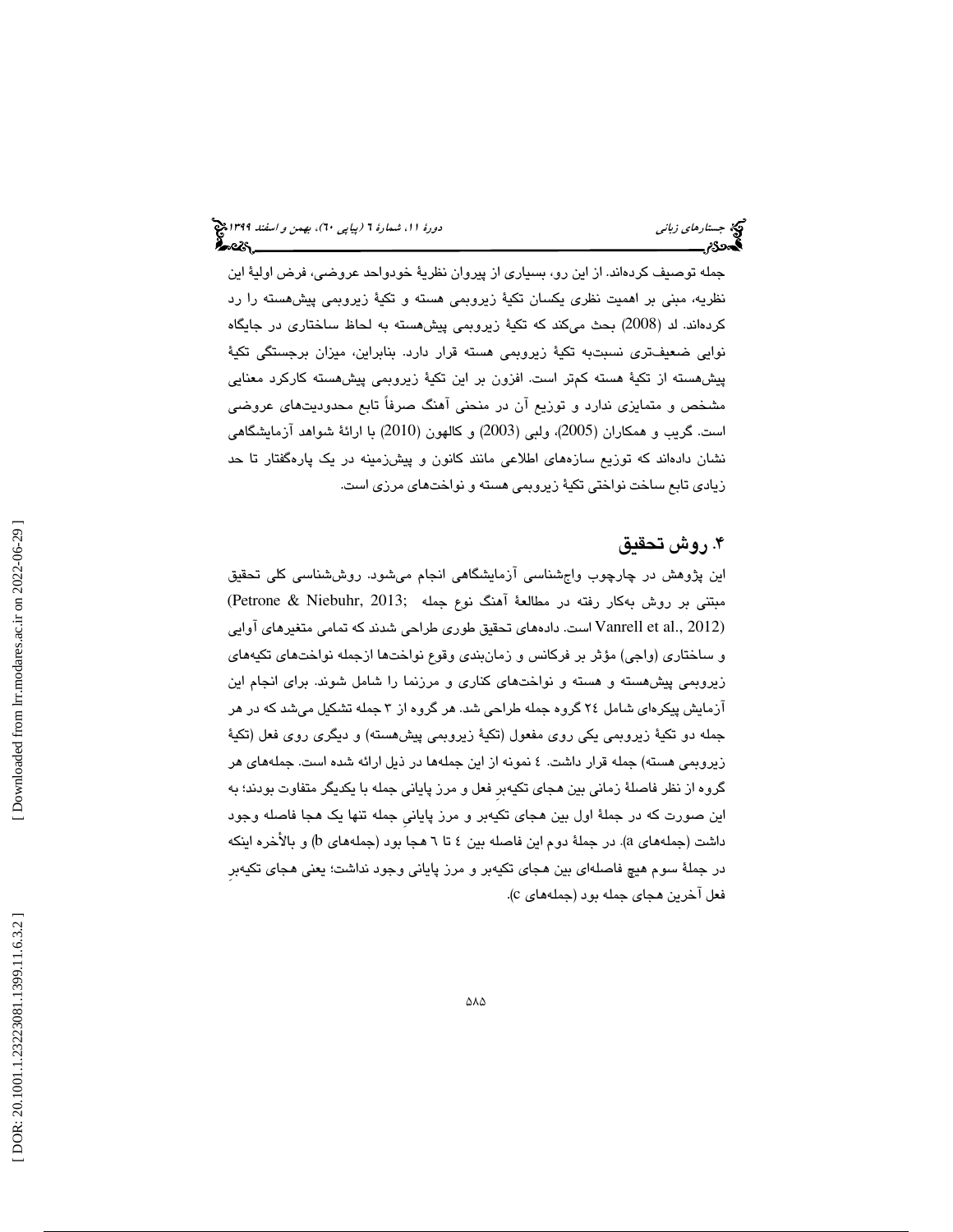| آهنگ پارهگفتارهای…                                    |                             |  |  |
|-------------------------------------------------------|-----------------------------|--|--|
| $\left( i\right)$<br>a. $\int a \chi a$ ro bo'ridand. | شاخه <sub>ر</sub> و بریدند. |  |  |
| b. faxaro bo'ridand baramun.                          | شاخه ٫و بریدند برامون.      |  |  |
| c. faxaro bo'rid.                                     | شاخه <sub>د</sub> و برید.   |  |  |
| $\varnothing$                                         |                             |  |  |
| a. ketabo bar'daftand.                                | كتابَ برداشتند.             |  |  |
| b. ketabo bar'dastand ?az ru miz                      | کتابُ برداشتند از رو میز.   |  |  |
| c. ketabo bar'dast.                                   | كتابُ برداشت.               |  |  |

| $\left( 3\right)$                          |                        |
|--------------------------------------------|------------------------|
| a. xunaro fu'ruxtand.                      | خونه ٫٫ فروختند.       |
| b. $\chi$ unaro fu'ru $\chi$ tand behesun. | خونه رو فروختند بهشون. |
| c. xunaro fu'ruxt.                         | خونه ٫و فروخت.         |
| (1)                                        |                        |
| a. hazinaro par'daxtand.                   | هزینه رو پرداختند.     |
| b. hazinaro par'daxtand be bongah.         | هزینه رو پرداختند به.  |
| c. hazinaro par $d$ axt.                   | بنگاه هزینه رو پرداخت. |

 24 شركتكنندة فارسي معيار ( 12 مرد و 12 زن) جملههاي آزمايش را يك بار بهصورت خبری و بار دیگر بهصورت پرسشی تولید کردند. بنابراین، تعداد کل جملههای آزمایش<br>شامل ۳٤٥٦ جمله است (۷۲ جمله × دو حالت (خبری و پرسشی) × ۲٤ شرکتکننده). شرکت-كنندگان همگي دانشجو با دامنة سنيِ 20 تا 39 سال بودند. براي آنكه شركتكنندگان، جملهها را به صورت بينشان توليد كنند، پيش از ارائة هر جمله، يك پرسش به عنوان بافت پيشزمينه («چی گفت؟» برای جملههای خبری و چی پرسید؟» برای جملههای پرسشی) برای انها خوانده شد.

[Downloaded from lrr.modares.ac.ir on 2022-06-29]  [\[ DOR: 20.1001.1.23223081.1399.11.6.3.2](https://dorl.net/dor/20.1001.1.23223081.1399.11.6.3.2) ] [\[ Downloaded from lrr.modares.ac.ir on 20](https://lrr.modares.ac.ir/article-14-26582-fa.html)22-06-29 ]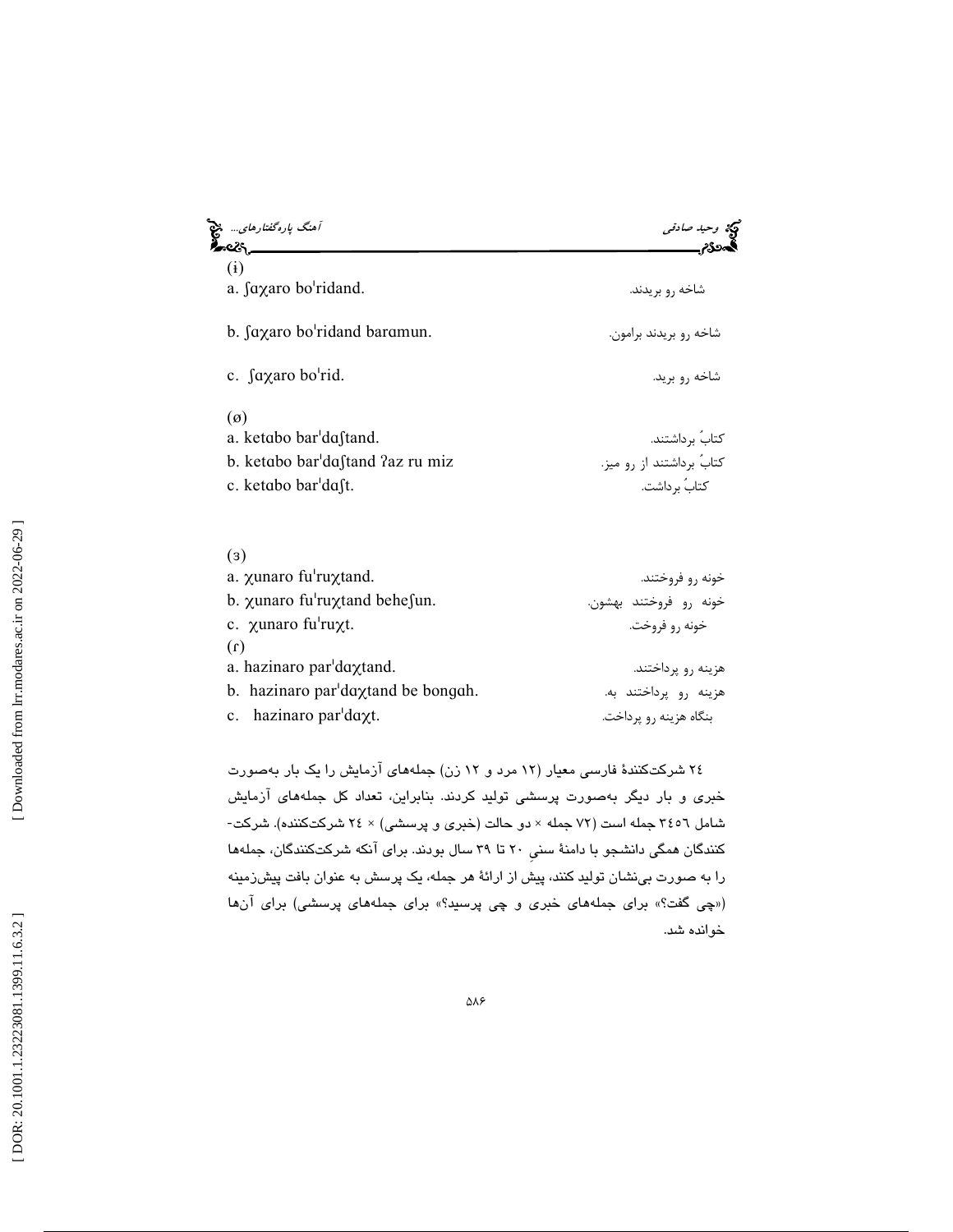پارهگفتارها با نرخ نمونهبرداريِ 22050 هرتز ضبط ديجيتالي شدند. براي تجزيه و تحليلِ علامت آوايي از نرم|فزار پِرَت ويرايش ۲/۲/۲/ه (Boersma & Weenink, 2010) استفاده<br>شد. اندازهگيري(ها بر اساس سه بازنمود آكوستيكي شكل موج، طيفـنگاشت پهن و منحني-هاي 0F به طور همزمان انجام شد. پس از تعيين مرز آغازي و پاياني كلمات حاوي تكية زيروبمي پيشهسته (مفعول) و هسته (فعل) مقادير فركانس پايهٔ نواخت L و H در هر كلمه، مقدار فركانس پايه روي هجاي بعد هجاي حاوي تكية زيروبمي هسته (كه متناظر با نواخت كناري تكية هسته است) و همچنين ، مقدار فركانس پاية مرز پاياني پارهگفتار (كه متناظر با نواخت مرزنماي پارهگفتار است) در هر پارهگفتار محاسبه شدند. 6 همچنين، دامنة زيروبمي تكيههای هسته و پيشهسته در هر كلمه بر اساس فاصله (بر حسب هرتز) بين قله (H) و درهٔ ) پيش از آن (L-H (اندازهگيري شدند. L )

### 5. تحليل آهنگ جمله ها

شكلهای ۲، ۳ و ٤ شبكهٔ متنی جملههای مثال ۱ را در گفتار تعدادی از شركتكنندگان آزمايش نشان مىدهد. هر شبكهٔ متنى شامل سيگنال آوايى، منحنى زيروبمى، لايهٔ عناصر<br>زنجيرهاى و لايهٔ نواختهاست. در هر شكل، پارهگفتار خبرى هر جمله در قسمت بالا و پاره-گفتار پرسشي در قسمت پايين نشان داده شدهاند. ابتدا شكل 2 را درنظر بگيريم. اين شكل شبكهٔ متنی جملهٔ «شاخه رو بریدند» را نشان میدهد. چنانكه مشاهده میشود، منحنی آهنگ هر دو پارهگفتارِ خبري و پرسشي اين جمله شامل دو تكية زيروبمي است. يكي روي مفعول «شاخه رو» و ديگري روي فعل «بريدند». تكيهٔ زيروبمي «بريدند» اخرين تكيهٔ زيروبمي گروه اهنگ بوده و تكيهٔ زيروبمي هسته است و تكيهٔ زيروبمي قبل از ان، يعني «شاخه رو» تكيهٔ پيشهسته است. چنانكه مشاهده ميشود ، ساخت نواختيِ منحنيهاي خبري و پرسشي اين جمله تا مرز پايانيِ گروه آهنگ شبيه يكديگر است؛ يعني در هر دو پارهگفتار، تكية زيروبمي پيشهسته بهصورت -HH+\*L و تكية زيروبمي هسته بهصورت -HL+\*L است (براي بحث دربارة ساخت نواختي تكية زيروبمي در زبان فارسي، رك: صادقي، 1397؛ -Sadat Tehrani, 2009). تنها تقاوت بين ساخت نواختي اين دو پارهگفتار مربوط به نواخت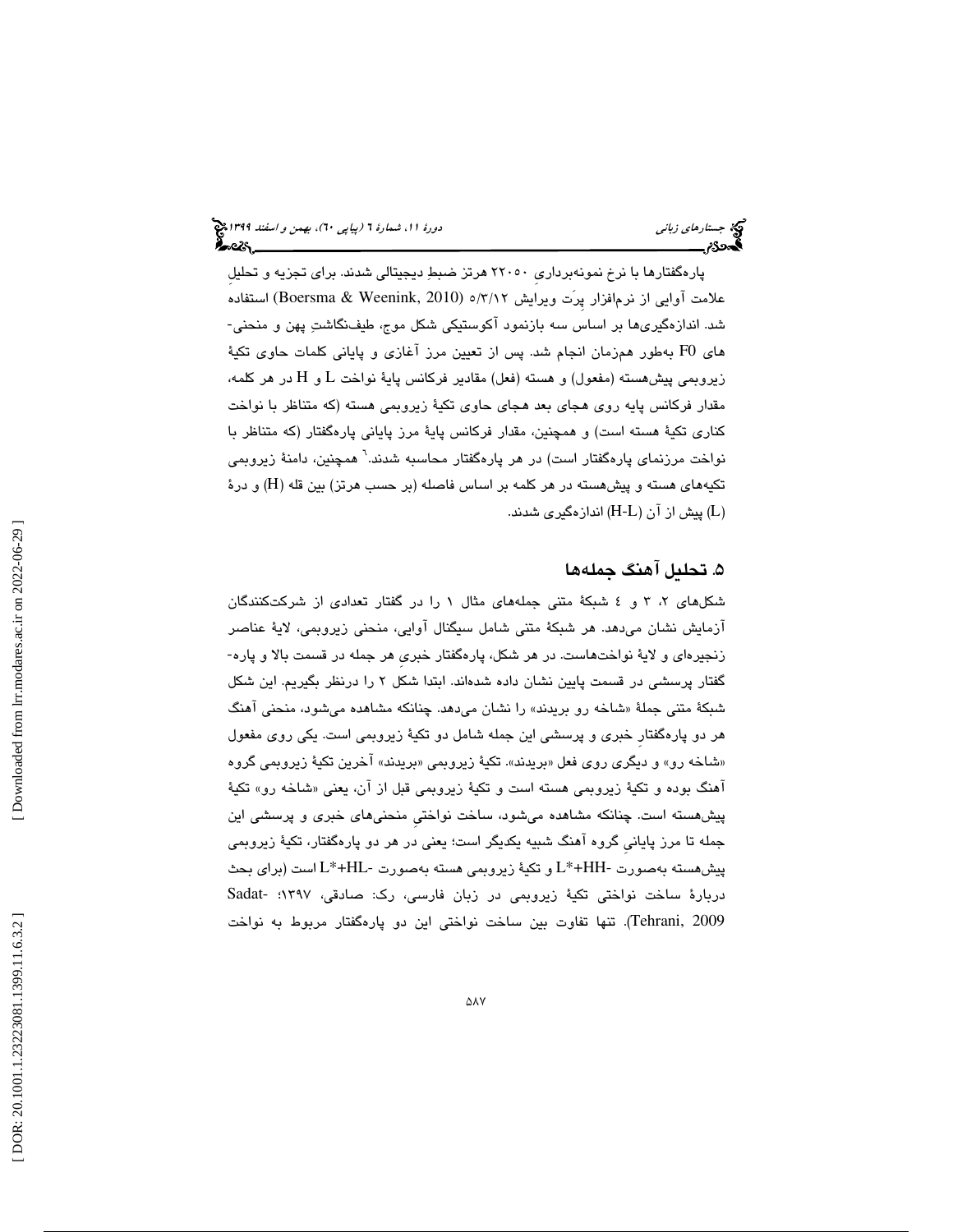مرزنماي گروه آهنگ است. مرز پاياني منحني در پارهگفتار خبري به نواخت پايين %L و در پارهگفتار پرسشي به نواخت بالاي %H ختم شده است. جداي از اين تفاوت، تفاوت نواختي (واجي) ديگري بين اين پارهگفتارها مشاهده نميشود.

گرچه ساخت نواختی تکیههای زیروبمی در پارهگفتارهای خبری و پرسشی جملهٔ «شاخه ا رو بريدند» با يكديگر يكسان است ، اما تظاهر آوايي اين تكيهها با يكديگر متفاوت است. تكية زيروبمي هستهٔ فعل «بريدند» را درنظر بگيريم. سطح ارتفاع قلهٔ تكيهٔ زيروبمي «بريدند» در پارهگفتار پرسشی در مقایسه با پارهگفتار خبری بهطور قابل توجهای بالاتر است.<sup>۷</sup> این تفاوت براي دامنة اين تكية زيروبمي نيز صادق است. دامنة زيروبمي (فاصله فركانسي بين حداقل (L) و حداكثر (H) سطح فركانس پايه) تكيهٔ هستهٔ «بريدند» در پارهگفتار پرسشى به مراتب از

پارهگفتار خبری گستردهتر است.^ نكتهٔ بسیار مهم این است كه این نوع تفاوت در سطح ارتفاع و دامنهٔ زیروبمی در تکیهٔ زیروبمی پیشهستهٔ «شاخه رو» نیز مشاهده میشود. سطح ارتفاع و دامنهٔ زیروبمی تکیهٔ پیشهستهٔ «کتاب رو» در پارهگفتار پرسشی به طور قابل ملاحظهای از پارهگفتار خبری بیشتر است.<sup>۹</sup> تفاوت مهم دیگر مربوط به دامنهٔ زیروبمی صداست. دامنة زيروبمي صداي گوينده در پارهگفتار پرسشي بهطور محسوسي از پارهگفتار خبري بيشتر است؛ يعني هر دو سطح حداقلي و حداكثري 0F در توليد پارهگفتار پرسشي از پارهگفتار خبري بالاتر است. <sup>` ۱</sup> اين واقعيت مؤيد آن است كه گوينده به هنگام توليد پارهگفتار پرسشي دامنة زيروبمي صداي خود را افزايش داده است.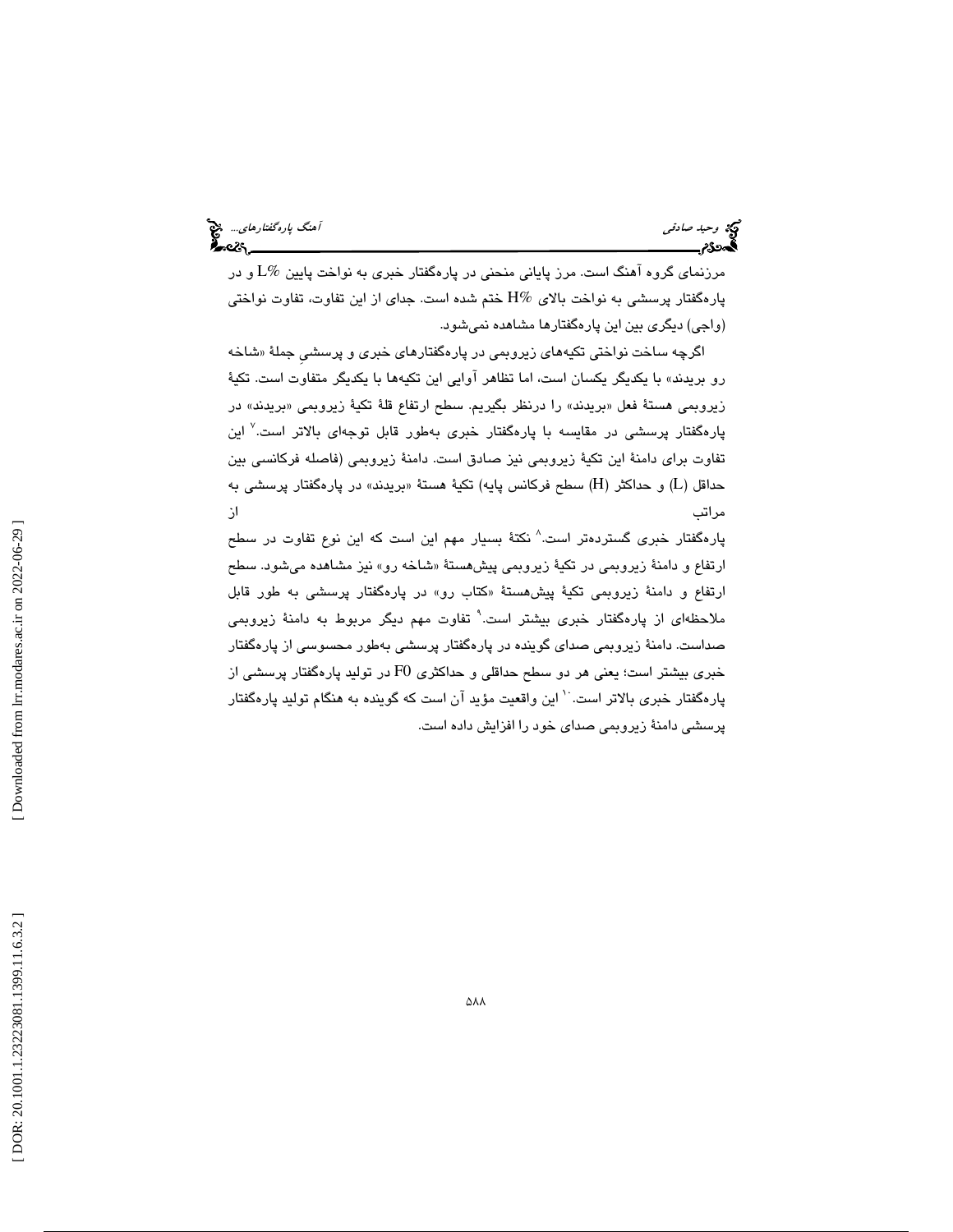

ش**کل ۲**: شبکهٔ متنی جملهٔ «شاخه رو بریدند» که به صورت یک پارهگفتار خبری (بالا) و پرسشی (پایین) از سوي شركتكنند ة م.ق. توليد شده است.

Fig. 2. Text grid of the sentence  $\int a \chi a$ ro bo'ridand "they cut the branch" produced as a statement (up) and a question (down) by speaker MG.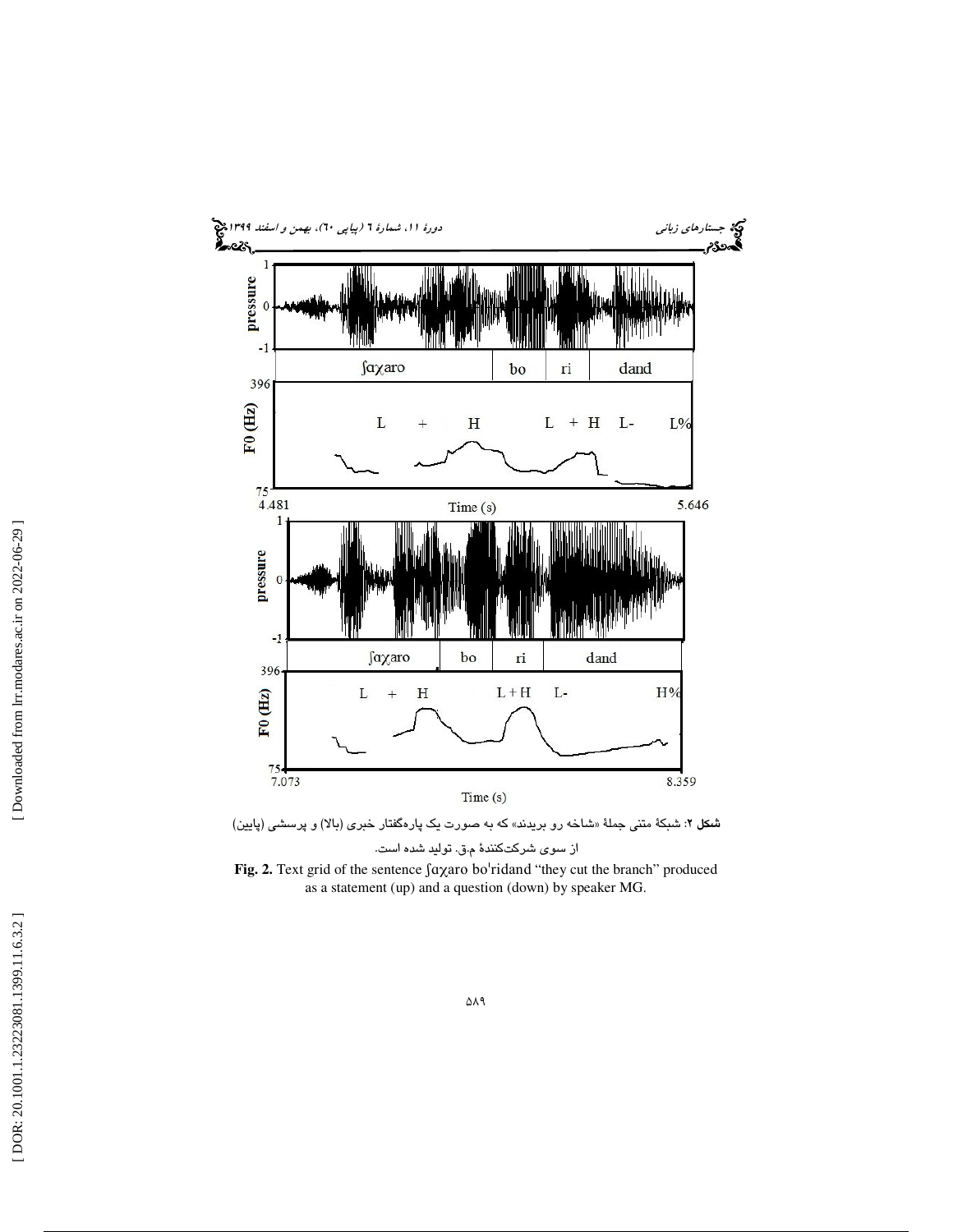

Fig. 3. Text grid of the sentence  $\int a \chi a$ ro bo'ridand baramun "they cut the branch" produced as a statement (up) and a question (down) by speaker JD.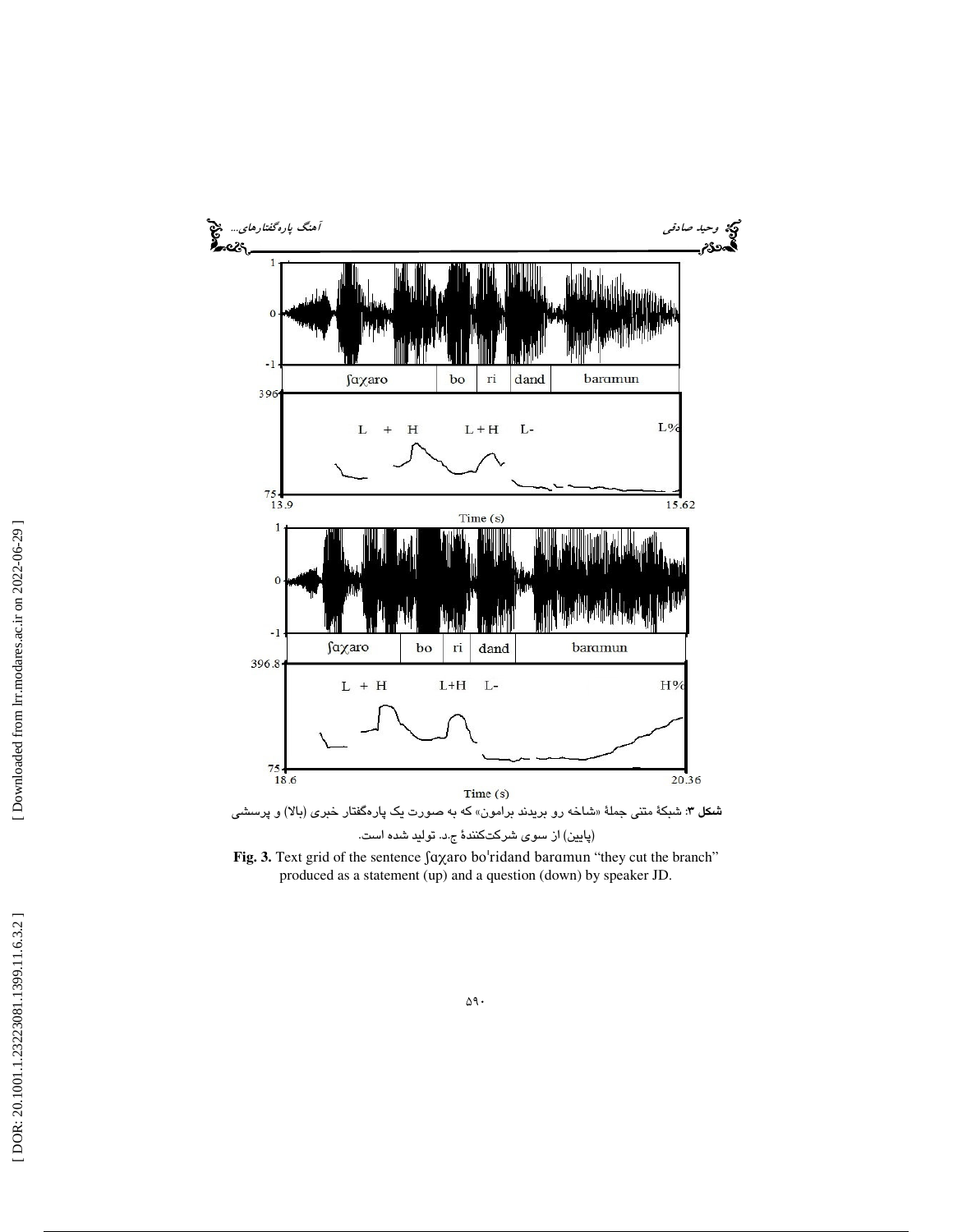



سوي شركتكنند ة ز.ع. توليد شده است.

Fig. 4. Text grid of the sentence  $\int a \chi a$ ro bo'rid "they cut the branch" produced as a statement (up) and a question (down) by speaker ZA.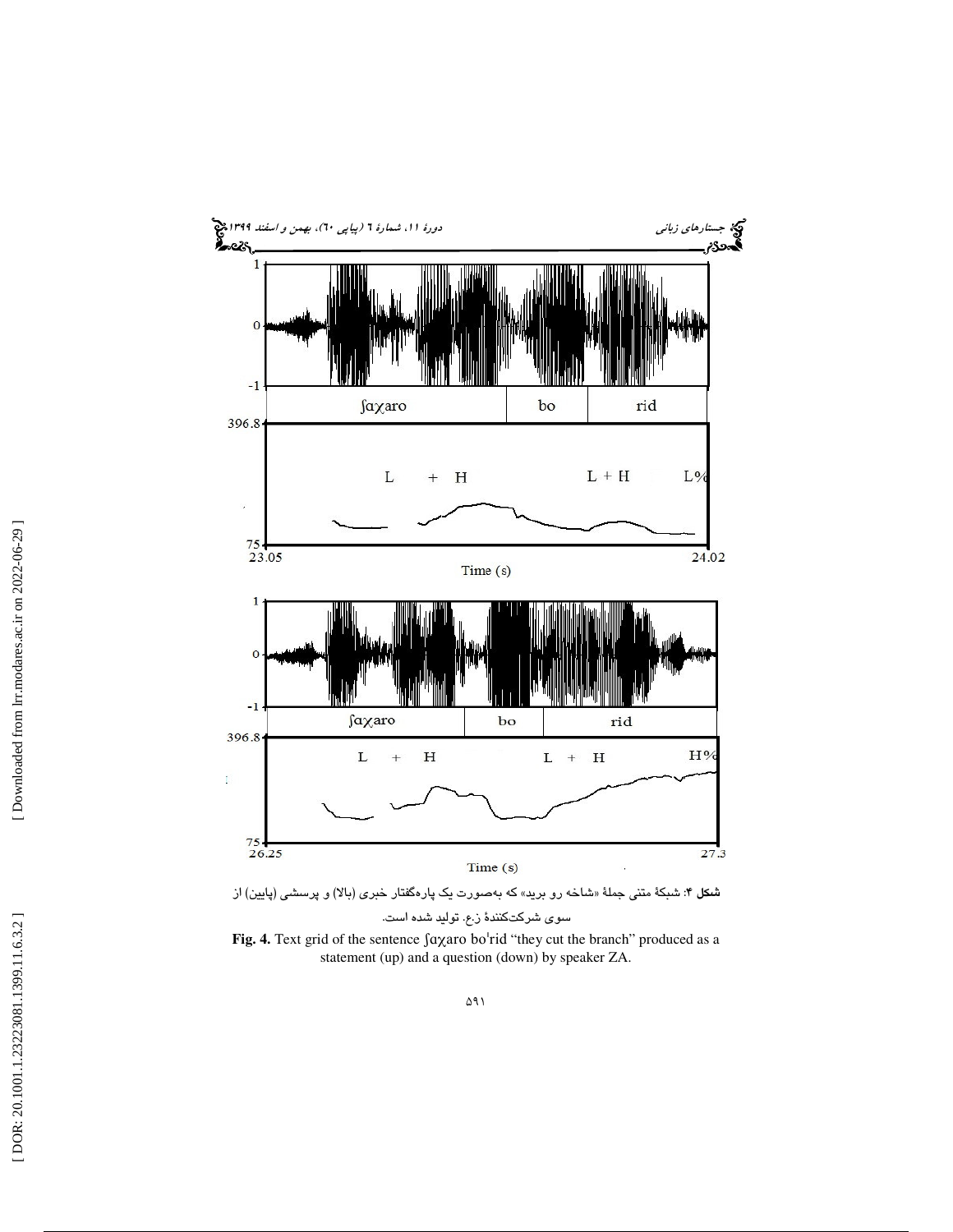بايد توجه داشت كه افزايش سطح ارتفاع قلههاي زيروبمي در پارهگفتار پرسشي لزوماً ناشي از افزايش دامنة زيروبمي صدا نيست ، زيرا اگر چنين بود، افزايش دامنة زيروبمي صدا تنها سبب افزايش سطح ارتفاع قلهها مي شد، در حالي كه اينگونه نيست و دامنهٔ زيروبمي تكيههاي پيشهسته و هسته نيز در پارهگفتار پرسشي نسبتبه پارهگفتار خبري بهطور قابل ملاحظهاي افزايش يافته است.'' بنابراين، تفاوت سطح ارتفاع قله يا دامنهٔ تكيههاي زيروبمي عاملي مستقل از دامنة زيروبمي صداي گوينده است.

نكتة مهم ديگر مربوط به استقلال آهنگي نواختهاي مرزنماي (%L و %H (از نواخت كناری تكيهٔ زيروبمی هسته (-L) در هر دو پارهگفتار خبری و پرسشی است. منحنی پارهگفتار خبری را در ۲ نظر بگیریم. هجای پایانی پارهگفتار، یعنی /δανδ/ شامل دو نواخت پایین -L و است؛ ولي سطح ارتفاع نواخت L پاياني (L%) از نواخت كناري پيش از آن (L-) تا حدي  $\mathrm{L} \%$ پايينتر است. به همين دليل گسترهٔ نواختی L بعد از تکيهٔ زيروبمی هسته (روی هجای تکيهٔبر /ri/ (روند نزولي دارد. بنابراين ، اين گونه بهنظر ميرسد كه -L و %L دو هدف نواختيِ مستقل با سطح ارتفاع متفاوت هستند كه اتصال آنها به يكديگر در سطح آوايي سبب شکلگیری یک گسترهٔ نزولی L در پایان منحنی خبری شده است. این استقلال نواختی در منحني پارهگفتار پرسشي مشهودتر است. هجاي پاياني /δανδ/ در اين منحني بهصورت توالي يك نواخت پايين (-L (و يك نواخت بالا (%H (توليد شده است كه هر يك در ناحيه زنجيرهاي مشخصي واقع شدهاند: %H دقيقاً منطبق بر مرز پاياني منحني است و -L بهشكل يك گسترة نواختي روي تمام زنجيرة آوايي هجاي /δανδ/ تا پيش از مرز پاياني پاره- تكية گفتار گسترده شده است؛ يعني نقطة شروع نواخت كناري -L منطبق بر پايان قلة H زيروبمي هسته و نقطة پايان آن منطبق بر ناحيهاي از هجاي /δανδ/ است كه 0F از آنجا براي رسيدن به نواخت %H پاياني شروع به افزايش ميكند.

حال شكل ۳ را در نظر بگيريم. اين شكل شبكهٔ متنی جملهٔ «شاخه رو بريدند برامون» را با خوانش خبري (بالا) و پرسشي (پايين) نشان ميدهد. آنچه دربارة شكل 2 گفته شد، در اينجا نيز صادق است. سطح ارتفاع قلهها و دامنة زيروبمي تكيههاي پيشهسته و هسته در منحني ز منحني خبري بيشتر است. دامنة زيروبمي صدا در منحني پرسشي از منحني خبري پرسشي ا بالاتر است. شكل كلي و ساخت نواختي منحنيها در بخش پاياني پارهگفتارها (بعد از تكية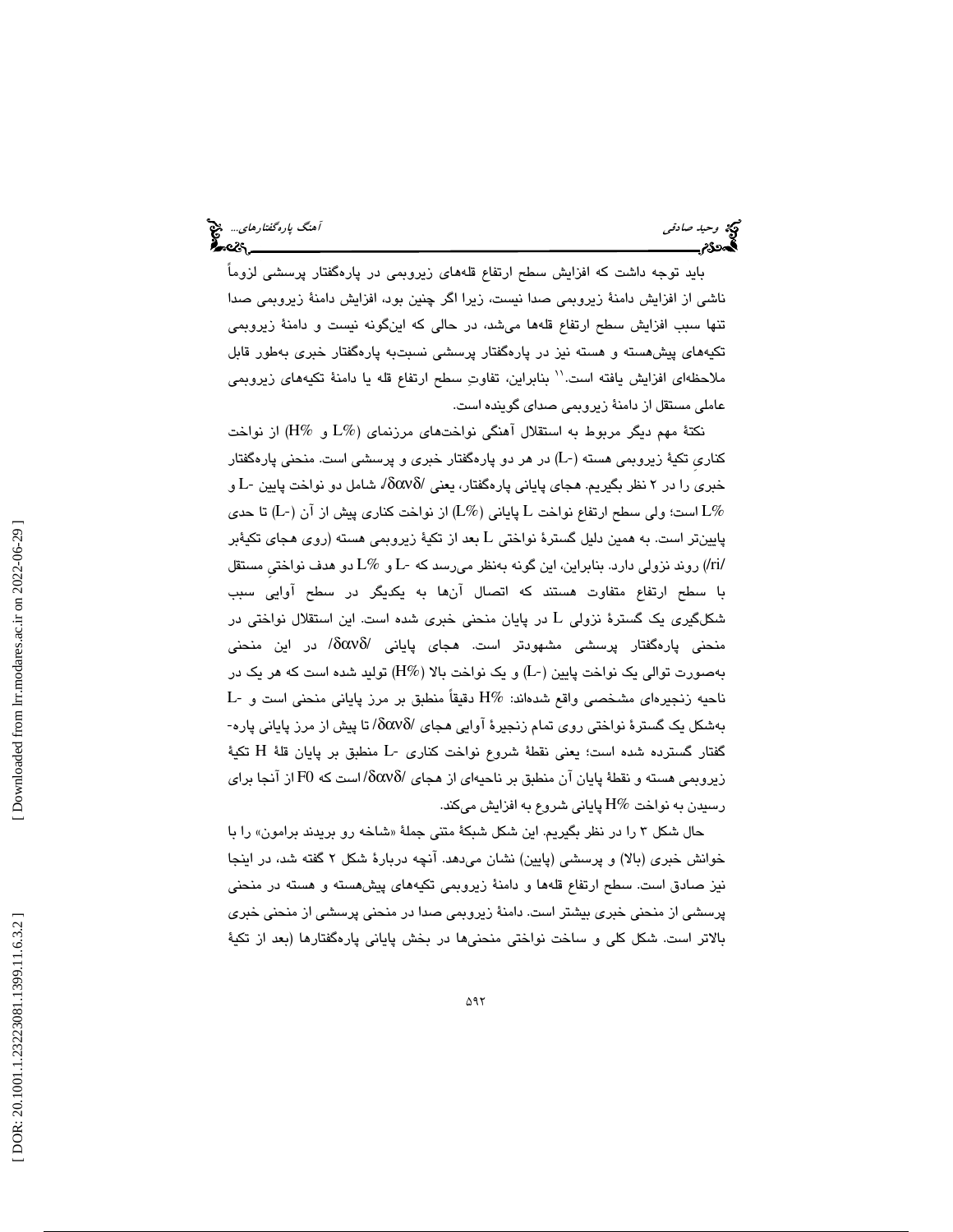زيروبمي هسته) نيز مشابه شكل 2 است. تنها تفاوت اين شكل با شكل 2 ناشي از گستردگي بيشتر نواخت -L در پايان پارهگفتارهاست. نواخت -L در محني آهنگ هر دو پارهگفتارِ خبري و پرسشي در اين شكل از پايان هجاي تكيهبرِ /ρι/ تا انتهاي هجاي قبل از هجاي پاياني، يعني /ρΑ/ گسترده شده است. بعد از آن منحني روي هجاي پاياني پارهگفتار، يعني /µυν،/ در پاره- گفتار خبري، نزول ( $\rm L\%$ ) و در پارهگفتار پرسشي، صعود ( $\rm H\%$ ) كرده است. اين واقعيت اساساً نشان ميدهد كه محل وقوع نواختهاي مرزنماي %L و %H در منحنيهاي خبري و پرسشي، هجاي پاياني پارهگفتار است، مگر آنكه بعد از هجاي تكيهبر (هجاي حامل تكية زيروبمي هسته) تنها يك هجا وجود داشته باشد كه در آن صورت نواختهاي كناري و مرزنما هر دو بهطور متوالي روي يك هجا (هجاي پاياني پارگفتار) واقع ميشوند (مانند شكل )2.

حال به بررسی شکل ٤ بپردازیم. این شکل، شبکهٔ متنی جملهٔ «شاخه رو برید» را به دو صورت خبري (بالا) و پرسشي (پايين) نشان ميدهد. در اين شكل، خلاف شكلهاي 2 3و هجای تکیهبر کلمهٔ پایانی، یعنی هجای /ριδ/ در «برید»، آخرین هجای جمله است و از این رو اين هجا همزمان محل بالقوة دريافت سه نوع عنصر نواختيِ متفاوت، يعني تكية زيروبمي، نواخت كناري و نواخت مرزنماست، اما تراكم اين نواختها روي يك هجاي واحد در منحني اهنگ پارهگفتارهای خبری و پرسشی «شاخه رو برید» سبب وقوع یک رویداد اهنگی مهم شده است كه آن، حذف نواخت كناري -L است. -L در منحني پرسشي در اثر فشار نوايي ناشي از نواخت مرزنماي %H از زنجيرة ساخت نواختي پارهگفتار حذف شده است ، طوري كه منحني، تكية زيروبمي هسته به سمت نواخت مرزنماي %H پاياني با سطح بلافاصله بعد از قلة H  ${\rm H}$  ارتفاعی بالاتر صعود کرده است و در حد فاصل بين اين دو نواخت بالای  ${\rm H}$  (يعنی نواخت تكية زيروبمي هسته و نواخت مرزنماي %H (هيچ اُفتي دال بر وجود نواخت كناري -L مشاهده نميشود. در منحني خبري نيز اتفاق مشابهي روي داده است به اين صورت كه اُفت بعد از خيز  $L\%$  تکیهٔ زیروبمی هسته بهدلیل نبودِ فضای زنجیرهای کافی بلافاصله به نواخت مرزنمای پاياني منتهي شده است و هيچ نشانهاي دال بر حضور نواخت كناري -L در منحني مشاهده نمیشود. حذف نواختهای پایین در اثر مجاورت بلافصل با نواختهای H مجاور رویدادی عام در واجشناسي آهنگ زبانهاي مختلف است. براي مثال، در زبانهاي آلماني ,Kohler( (1983 و اسپانيايي (2005 ,Prieto (ثابت شده است كه در صورتي كه دو تكية زيروبمي با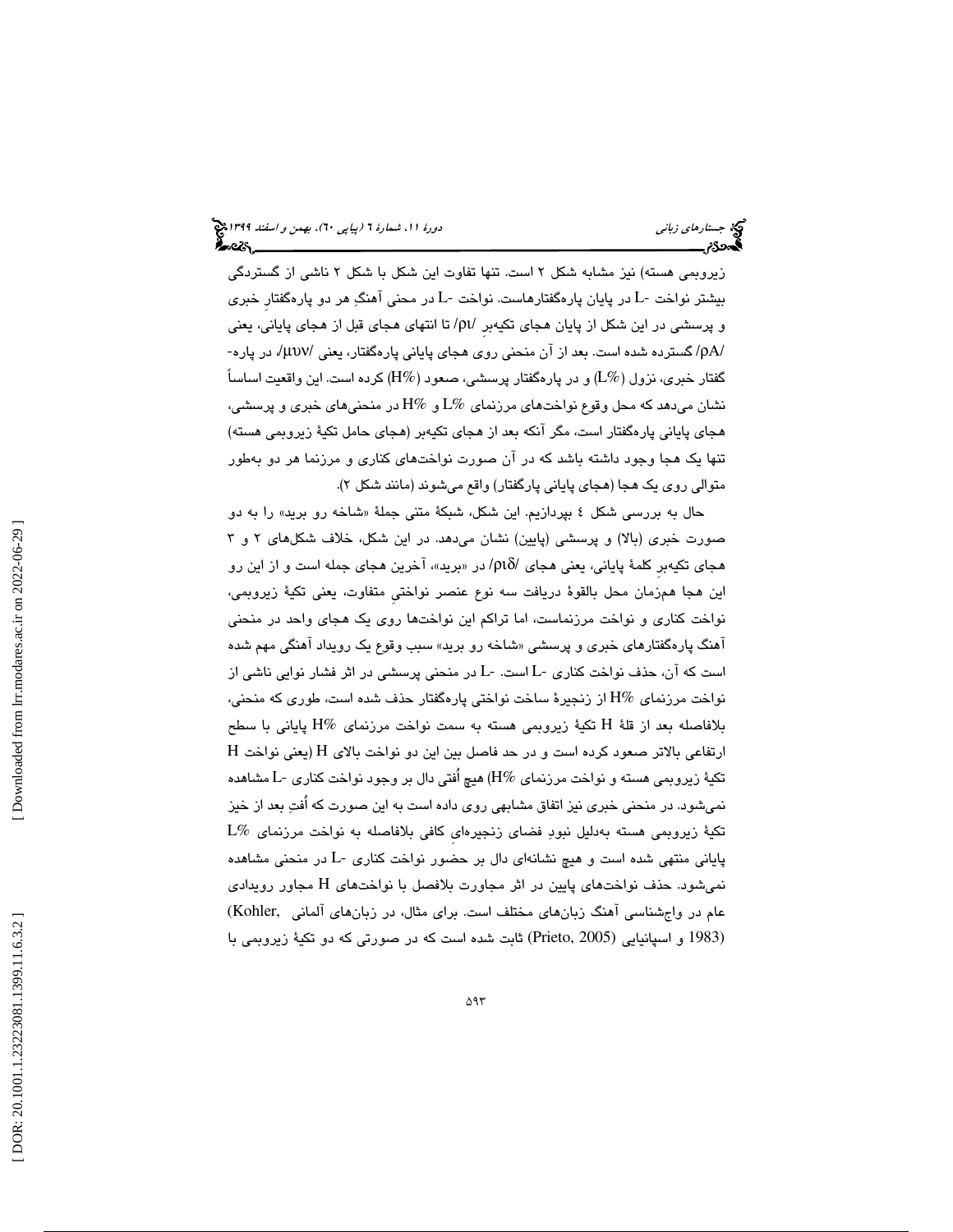# وحيد صادقي آهنگ پارهگفتارهاي... انتخاب است.<br>آهنگ پارهگفتارهاي آهنگ پارهگفت با آهنگ پارهگان پارهگان پارهگان پارهگفت با آهنگ پارهگفت با آهنگ پارهگان در این<br>آهنگان پارهگان پارهگان پارهگان پارهگان پارهگان پارهگان پارهگان پاره

ساخت نواختي 2H2+L 1H1+L در مجاورت بلافصل با يكديگر قرار بگيرند، قلههاي 1H و 2H سطح ارتفاع خود را حفظ ميكنند ، ولي نواخت 2L تا نزديكي مرز قلهها بالا آمده و هويت نواختي خود را از دست ميدهد.

### . 6 تحليل آماري داده ها

شکلهای ۰، ٦ و ۷ میانگین سطح فرکانس اهداف نواختی L و H در تکیهٔ زیروبمی پیشهسته، تكية زيروبمي هسته، نواخت كناري و نواخت مرزنما را براي پارهگفتارهاي خبري و پرسشي در سطح تمامي شركتكنندگان و دادههاي تحقيق نشان ميدهد. نتايج بهدست آمده در اين شكل نشان مى $\iota$ هد كه سطح فركانس هر دو نواختِ  ${\rm L}$  و  ${\rm H}$  تكيههاى زيروبمى پيشهسته و هسته براي پارهگفتارهاي پرسشي از پارهگفتارهاي خبري بالاتر است ، اما ميزان اين اختلاف براي نواخت قله (H) به مراتب از نواخت دره (L) بیشتر است. نتایج آزمونهای t با مشاهدات مکرر (جدول شمارة 1 ) نشان داد كه اثر عامل نوع پارهگفتار (خبري/ پرسشي) بر مقدار 0F قلههاي تکیههای زیروبمی پیشهسته و هسته معنادار است، ولی بر مقدار درههای L این تکیههای  $\, {\rm H}$ زيروبمي معنادار نيست. همچنين، شكل نشان ميدهد كه نواخت كناريِ تكية زيروبمي هسته در هر دو پارهگفتارِ خبري و پرسشي، فركانس پاييني دارد (-L ( و سطح آن نيز صرف نظر از نوع پارهگفتار تقریباً ثابت است. نتایج مقایسههای t نشان داد که سطح فرکانس این دره در پارهگفتارهاي خبري و پرسشي با يكديگر تفاوت معنادار ندارند. همچنين، در اين شكل مشاهده ميكنيم كه سطح فركانس 0F نقطة پاياني منحني در پارهگفتارهاي خبري و پرسشي بهطور قابل ملاحظهای با يکديگر متفاوت است. F0 در پارهگفتار خبری بهصورت يک نواخت پايين<br>(L%) و در پارهگفتار پرسشی بهصورت يک نواخت بالا (H%) نظاهر يافته است. مقايسههای t با مشاهدات مكرر نشان داد كه اختلاف سطح فركانس 0F در پارهگفتارهاي خبري و پرسشي با يكديگر معنادار است.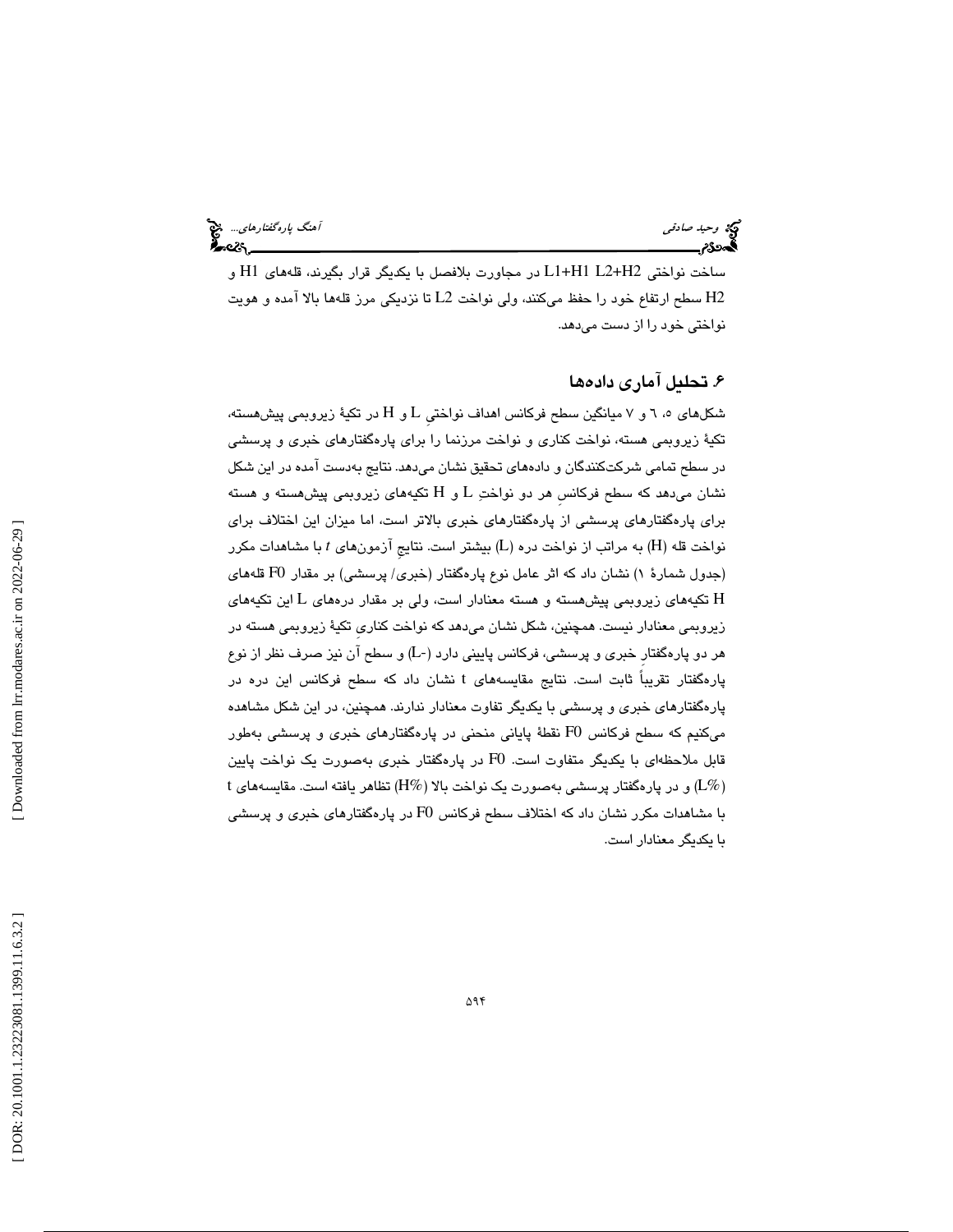

questions across all speech data and all speakers.



ش**كل ۶**: میانگین سطح فركانس اهداف نواختی L و H در تكیهٔ زیروبمی هسته برای پارهگفتارهای خبری و پرسشي در سطح تمامي دادهها و شركتكنندگان آزمايش. **Fig. 6.** Mean F0 of L and H tones of nuclear pitch accents in statements and questions across all speech data and all speakers.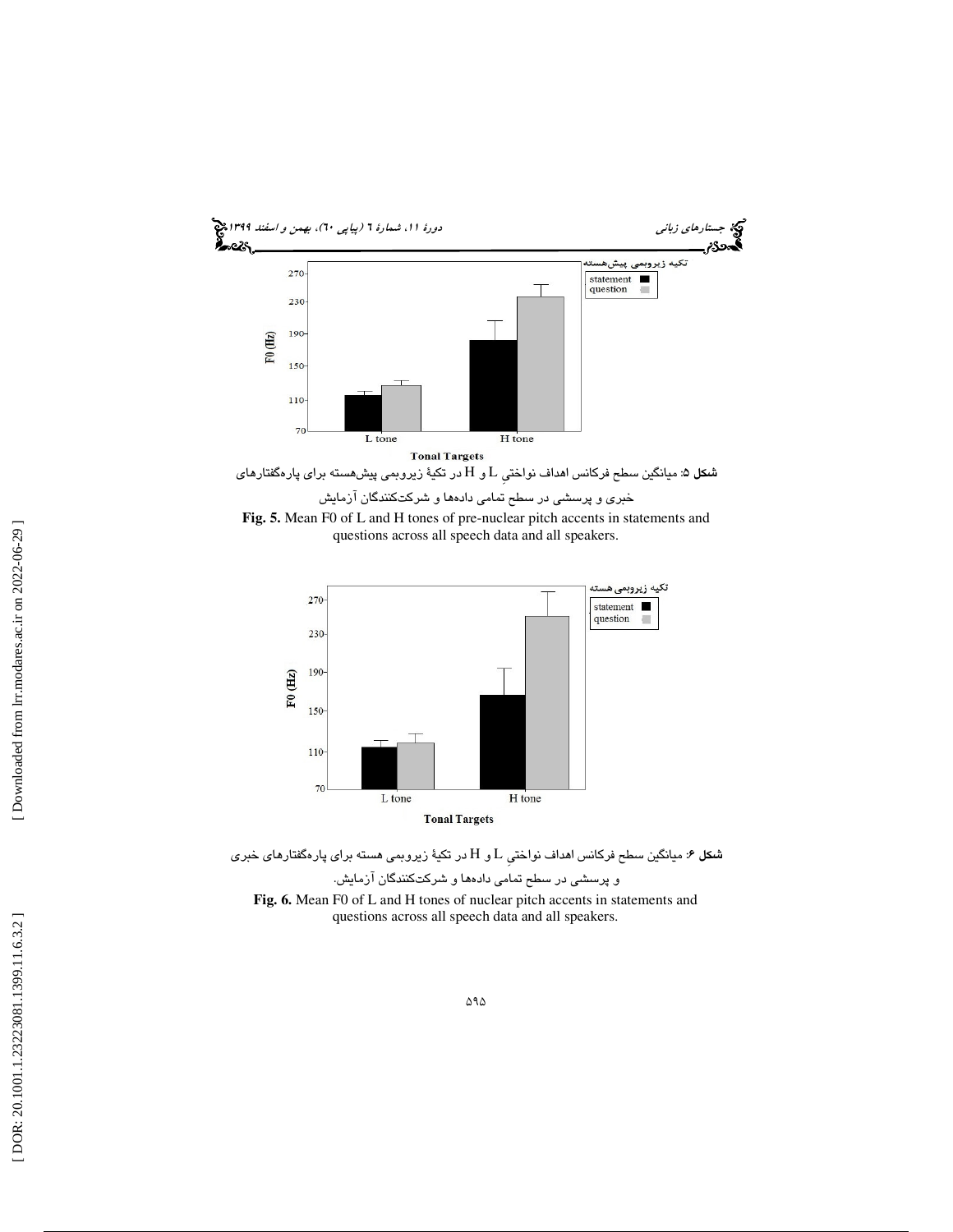



**Fig. 7**. Mean F0 of L and H tones of phrase accents (left) and boundary tones (right) in statements and questions across all speech data and all speakers.

جدول ۱: خلاصهٔ نتايج آزمونهاي آماري t با مشاهدات مكرر براي محاسبه معناداري اثر عامل نوع پارهگفتار بر مقادیر اهداف نواختی  $\rm{I}$  و  $\rm{H}$  شامل تکیهٔ زیروبمی پیشهسته (PA)، تکیهٔ زیروبمی هسته ، نواخت كناري و نواخت مرزنما (NA )

**Table 1**: Summary of paired-samples *t* test for the effect of sentence mode on the F0 of L and H in pre-nuclear and nuclear pitch accents as well as phrase accents and boundary tones.

| عامل               | (PA) L                   | (PA)H                 | (NA) L                 | $(NA)$ H              | نه اخت                 | نواخت                 |
|--------------------|--------------------------|-----------------------|------------------------|-----------------------|------------------------|-----------------------|
| مستقل              |                          |                       |                        |                       | كنارى                  | مرزى                  |
| نوع پاره-<br>گفتار | $t=1.14$ ;<br>$p = 0.11$ | $t=11.55$ ,<br>p<0.01 | $t=0.73$ :<br>$p=0.39$ | $t=12.31$ ,<br>p<0.01 | $t=0.89$ :<br>$p=0.32$ | $t=14.11$ :<br>p<0.01 |

### . 7 نتيجه

در تحقيق حاضر منحني آهنگ جملههاي خبري و پرسشي فارسي را بر حسبِ الگوي تغييرات آهنگيِ تكيههاي زيروبمي پيشهسته و هسته و نواحي مرزي پارهگفتار در يك مطالعه آزمايشگاهي بررسي كرديم. براي اين منظور، مقادير فركانس پايهٔ نواخت  ${\rm L}$  و  ${\rm H}$  تكيههای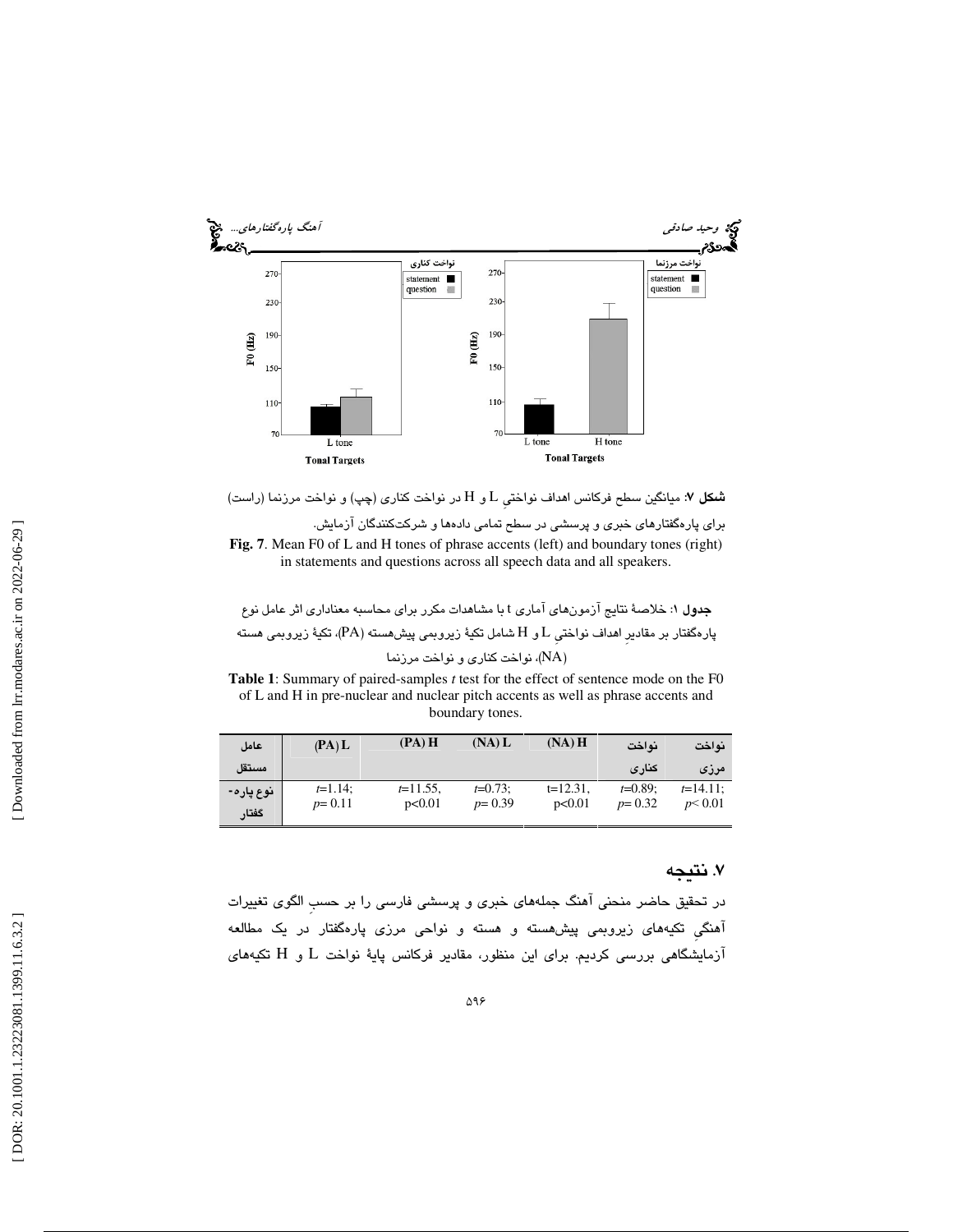زيروبمي پيشهسته و هسته و همچنين ، مقدار فركانس پاية نواخت كناريِ تكية هسته و نواخت مرزنماي پاياني منحني را در گفتار تعدادي گويندۀ بومي فارسي اندازهگيري كرديم. نتايج بهدست <code>FO</code> اُمده نشان داد كه ۱) سطح فركانس  ${\rm F}0$  نواخت كنارى تكيهٔ زيروبمي هسته در هر دو نوع پاره گفتار خبري و پرسشي پايين است و با يكديگر تفاوت معناداري ندارد. بنابراين، F0 در اين ناحيه بهصورت نواخت كناري -L تظاهر مييابد. گسترة اين نواخت تمامي هجاهاي بعد از هجاي تكيهبر تا هجای پایانی پارهگفتار را دربر میگیرد. ۲) سطح فرکانس F0 نقطهٔ پایانی منحنی در پاره-گفتارهاي پرسشي بهطور معناداري از پارهگفتارهاي خبري بالاتر است. 0F در پارهگفتار خبري بهصورت نواخت پايين  $L\%$ و در پارهگفتار پرسشي بهصورت نواخت بالاي  $\mathbb{H}\%$ ظاهر ميشود. در پارهگفتارهاي خبري سطح نواختِ  $L\%$ از نواخت -L پيش از آن پايينتر است. ۳) فركانس  $F$ 0  $\,$ نواخت $\,$ های  $\,$  ا و  $\,$   $\,$  تکیهٔ زیروبمی هسته برای پارهگفتارهای خبری  $\,$  ${\rm F0}$  بالاتر است، اما مقدار این اختلاف برای نواخت  ${\rm H}$  از نواخت  ${\rm L}$  به مراتب بیشتر است. ٤) سطح  $\,$ نواخت $\,$ ای  $\,$ ل و  $\,$  $\rm H$  تکیهٔ زیروبمی پیش $\,$ هسته برای پارهگفتارهای خبری  $\,$ بالاتر است، اما ميزان اين اختلاف براى H بەطور قابل توجهى از L بيشتر است.

نتايج 1 2و نشان ميدهند كه ساخت نواختيِ منحني در فاصلة بين تكية زيروبمي هسته و مرز پاياني منحني در پارهگفتارهاي خبري به صورت %L-L و در پارهگفتارهاي پرسشي به صورت %H-L است. بنابراين ، در نواحي پاياني منحني آهنگ گفتار، آنچه سبب تفاوت آهنگ پارهگفتارهاي پرسشي از پارهگفتارهاي خبري ميشود، نواخت مرزنماي منحني است (%L در مقابل  $\rm H\%$ . نواخت كناري تكيهٔ زيروبمي هسته در هر دو نوع پارهگفتار يكسان است (-L). بر اين اساس، خيز پايان منحني در پارهگفتارهاي پرسشي در زبان فارسي خيزي كوتاه است (شكل ١– وسط) كه روي هجاي پاياني پارهگفتار واقع ميشود؛ يعني گسترة خيز در پارهگفتارهاي پرسشي تنها هجاي پاياني را شامل ميشود و تمامي هجاهاي بعد از هجاي تكيهبرِ هسته تا قبل از هجاي پاياني (در صورت وجود) بهصورت يك گسترة نواختيِ پايين (-L (ظاهر ميشوند. چنانچه هجاي تكيةبرِ حامل تكية زيروبمي هسته، آخرين هجاي پارهگفتار باشد، نواخت -L در اثر فشار نواختي ناشي از نواختهای مرزنما و نواخت H تکيهٔ هسته از منحنی زيروبمی هر دو نوع پارهگفتار  $L\%$ خبری و پرسشی حذف میشود. حذف نواخت كناری -L در مقابل حفظ نواخت های مرزنما و %H (مؤيد اهميت واجي نواختهاي مرزنما در ايجاد تقابل آهنگي از حيث نوع پارهگفتار در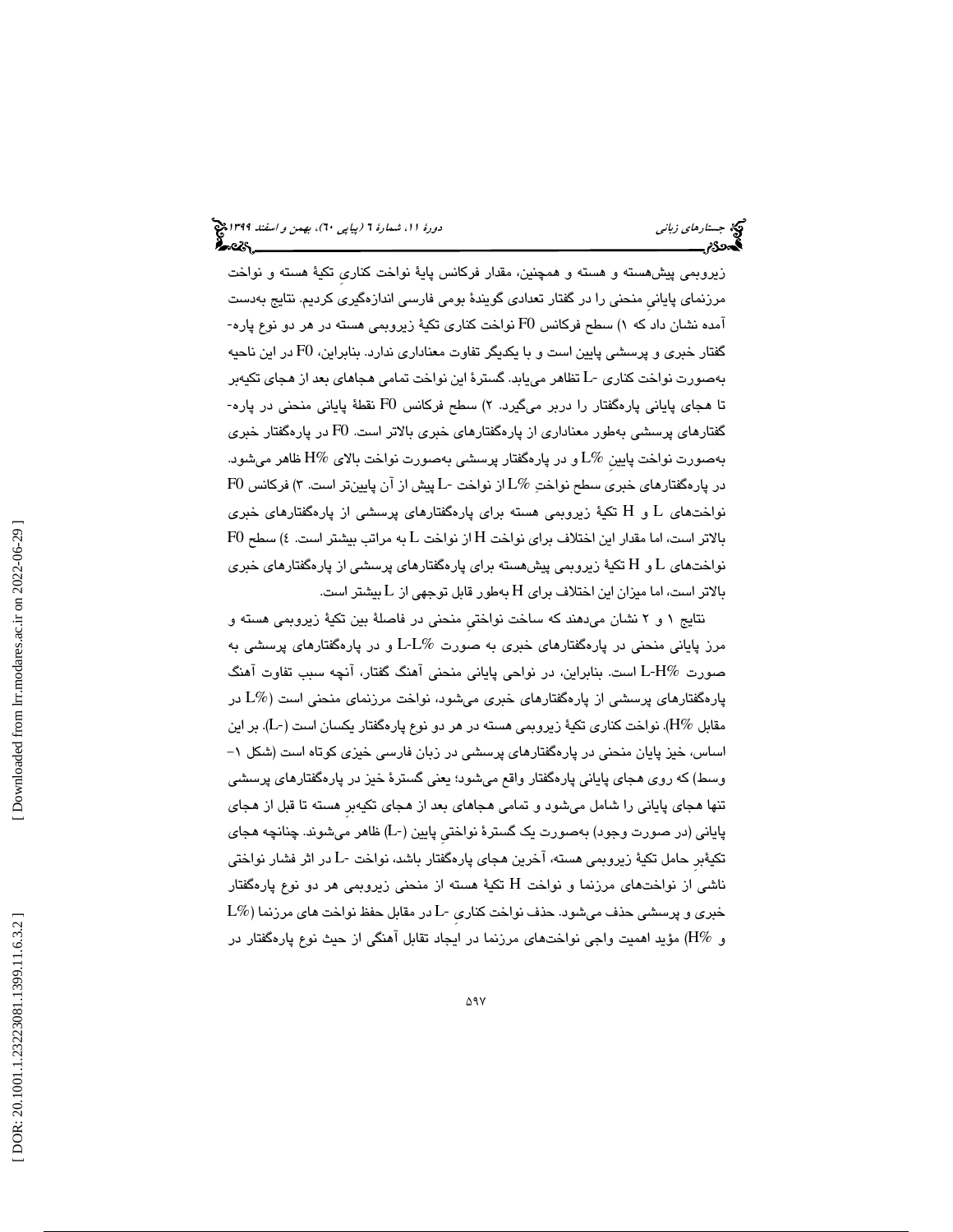زبان فارسي است. بنابراين ، ساخت نواختي بخش پاياني منحني (از تكية هسته تا پايان پارهگفتار) در پارهگفتارهاي خبري بهصورت  $L\%$  و در پارهگفتارهاي پرسشي بهصورت  $\rm L\text{-}H\%$  است، مگر آنكه تكية زيروبمي هسته، نواخت كناري و نواخت مرزنما همگي روي يك هجاي واحد (هجاي تكيهبرِ پايانيِ پارهگفتار) واقع شوند كه در آن صورت نواخت كناريِ -L به صورت يك الگوي واجگونهاي از زنجيرة ساخت نواختيِ منحني آهنگ حذف ميشود.

نتايج 4و 3 به پرسش اول تحقيق پاسخ ميدهند. اين نتايج نشان ميدهند كه تفاوتهاي آهنگي بين پارهگفتارهاي خبري و پرسشي محدود به نواحي پاياني منحني آهنگ گفتار نيست و اين پاره- گفتارها از نظر الگوی سطح ارتفاع قله و دره F0 تکیهٔ زیروبمی هسته و پیشهسته نیز با هم متفاوتاند. قلهٔ زیروبمی در تکیهٔ هسته و پیشهسته در پارهگفتارهای پرسشی بهطور معناداری از پارهگفتارهای خبری بالاتر است. سطح ارتفاع درهٔ L نیز در هر دو تکیهٔ زیروبمی هسته و پیش-هسته در پارهگفتارهاي پرسشي از پارهگفتارهاي خبري بالاتر است ، اما اختلاف آنها با بكديگر معنادار نيست. اختلاف قابل ملاحظه بين سطح ارتفاع قلة تكية زيروبمي هسته و پيشهسته در پارهگفتارهاي خبري و پرسشي اساساً نشان ميدهد كه اين تمايز بايد در واجشناسي آهنگ فارسي رمزگذاري شود. اگر سطح ارتفاع قلة تكيههاي زيروبمي هسته و پيشهسته را به دو ناحية واجي يكي با افزايش ارتفاع قله (گام بالا) و ديگري بدون افزايش ارتفاع قله (بدون گام بالا) افراز كنيم، در آن صورت ميتوان گفت كه تكية زيروبمي با سطح ارتفاع طبيعي و بدون گام بالا ناظر بر خوانش بينشانِ خبري و تكية زيروبمي با ارتفاع اضافيِ قله و گام بالا ناظر بر خوانش پرسشي ست. تفاوت در سطح ارتفاع قلهٔ زیروبمی را با نشانه پیشنواختی ^ نشان میدهیم (صادقی، ا 1397؛ 2009 ,Tehrani-Sadat(. بر اين اساس براي بازنويسي واجي تكيةهاي زيروبمي پيش- هسته و هسته در پارهگفتارهاي خبري، از ساخت نواختي H+\*L و براي بازنويسي اين تكيههاي زيروبمي در پارهگفتارهاي پرسشي از الگوي H^+\*L استفاده ميكنيم. افزايش اندك ارتفاع نواختِ  $L$  خلاف  $H$ ، در تکیههای زیروبمی هسته و پیشهسته در پارهگفتارهای پرسشی را می-توان صرفاً يك رويداد آوايي تلقي كرد. اين افزايش آوايي ميتواند ناشي از افزايش دامنة زيروبمي صداي گوينده در توليد پارهگفتارهاي پرسشي باشد. با افزايش دامنة زيروبمي صدا، سطح ارتفاع هر دو نواخت L و H تا حد كمي روى منحنى افزايش مىيابد، ولي قلههاى H تكيههاى هسته و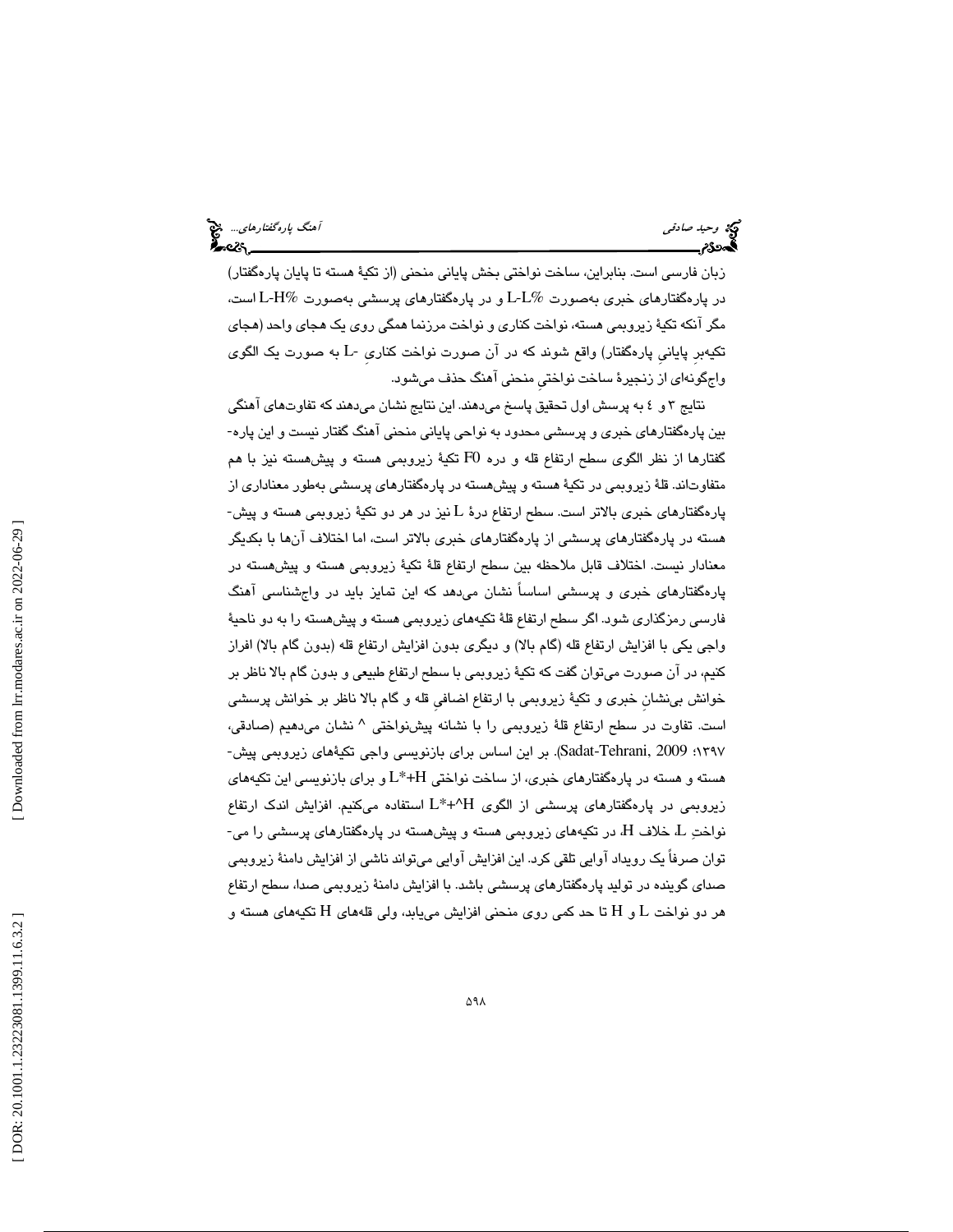پيشهسته در منحنيهاي پرسشي، خلاف L، مستقل از دامنة زيروبمي صدا، در گامي بالاتر از گام معمول H در خوانش بینشان (خبری) تولید میشوند.

حال مطابق با نتايج بهدست آمده نواختهاي تكيههاي زيروبمي هسته و پيشهسته، نواختهاي كناري و نواختهاي مرزنما در پارهگفتارهاي خبري و پرسشي را به پيروي از انگارة نظري خودواحد وزني بهصورت اهداف نواختي روي منحني آهنگ بازنمايي ميكنيم. شكل 6 بازنمايي واجي و آواييِ نمادين آهنگ پارهگفتارهاي خبري (بالا) و پرسشي (پايين) را در زبان فارسی نشان میدهد. دایرههای سیاه در این شکل، اهداف نواختی L و H در ساخت واجي آهنگ پارهگفتارها هستند. گسترههاي 0F در حدفاصل بين اين نقاط را ميتوان با استفاده از قواعد الحاق آوايي در نظرية خودواحد وزني پيشبيني كرد. قواعد الحاق، قواعدي خطي هستند كه اهداف نواختي را در سطح بازنمايي



حاصل اعمال قواعد الحاق آوايي در سطح تحقق آوايي آهنگ گفتار هستند.

**Figure 8:** Phonological and phonetic representation of raising declarative and falling interrogative intonation in Persian. Black circles illustrate H and L intonational targets in phonological structure of intonation in utterances. The areas between intonational targets are as a result of phonetic insertion rules located at the phonetic realization level of speech intonation.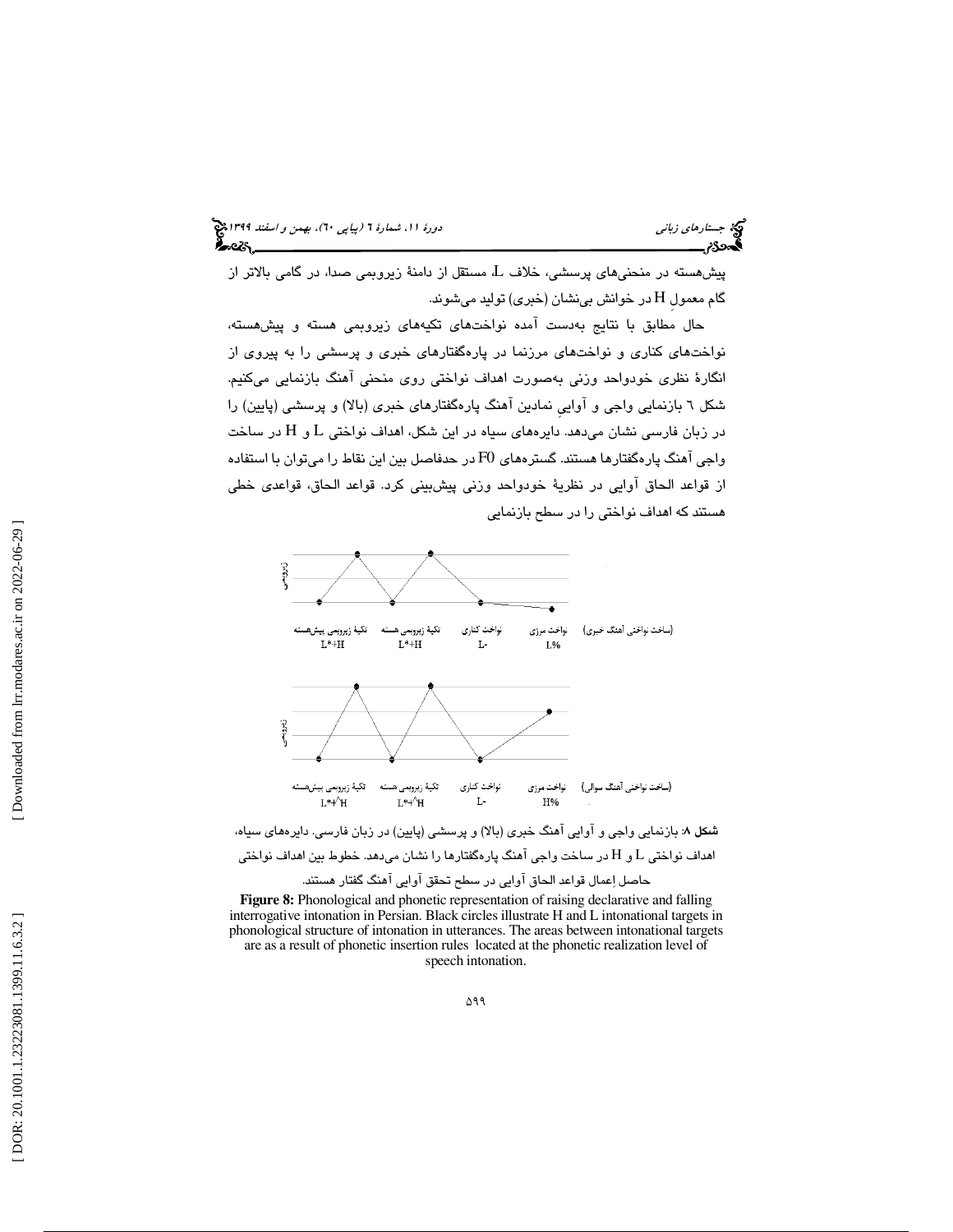وكه وحي*د صادقي آهنگ پارهگفتارهاي...*. چ<mark>خ</mark><br>آهنگ پارهگفتارهاي...<br>**آه**نگلارگان پارهگان پارهگان پارهگان پارهگان پارهگان پارهگان پارهگان پارهگان پارهگان پارهگان پارهگان پارهگان پار

آواييِ آهنگ به يكديگر متصل ميكنند. شكل گذارِ حاصل از اعمال قواعد الحاق، تكنواختي (يا بهصورت خيزان است، يا اُفتان و يا مسطح) است (1980 ,Pierrehumbert(. در شكل 6 مشاهده ميكنيم كه خطوط بين اهداف نواختي در منحني پارهگفتارهاي خبري و پرسشي از طريق قواعد الحاق آواييِ جهاني قابل پيشبينياند. بنابراين ، در پاسخ به پرسشي دوم تحقيق بايد گفت كه زبان فارسي به قواعد الحاق آواييِ زبان ـ ويژه براي پيشبيني نحوة اتصال اهداف نواختي در فضاي آوايي آهنگ گفتار نياز ندارد.

### . پينوشتها 8

- 1. Auto-segmental metrical theory of intonation
- 2. Edge tones
- 3. Phrase accent
- 4. Boundary tone
- 5. Pre-nuclear pitch accent

6. چون مقادير نواخت كناري -H در تكية زيروبمي پيشهسته با مقادير قلة اين تكيه تقريباً برابر است . نگارنده از اندازهگيري نواخت -H صرفنظر كرده است.

7. سطح ارتفاع قلة اين تكية زيروبمي در پارهگفتار پرسشي 246 هرتز و در پارهگفتار خبري 168 هرتز است.

8. L-H در پارهگفتار پرسشي 142 هرتز و در پارهگفتار خبري 63 هرتز است.

9. سطح ارتفاع و دامنة زيروبمي اين تكية در پارهگفتار پرسشي به ترتيب 234 و 127 هرتز و در پارهگفتار خبري به ترتيب 186 و 81 هرتز است.

10. حداقل سطح فركانس پايه در گفتار گوينده در پارهگفتار خبري 75 هرتز و در پارهگفتار پرسشي 94 هرتز است. حداكثر سطح فركانس پايه در پارهگفتار خبري 186 هرتز و در پارهگفتار پرسشي 234 هرتز است.

۰۱۱. مقدار افزايش سطح ارتفاع نواختهاى L و H در اثر افزايش دامنهٔ زيروبمي صداى گوينده در پارهگفتار پرسيش در مقايسه با پارهگفتار خبري بهطور متوسط 18 هرتز است، در حالي كه دامنة نواختي تكيههاي زيروبمي هسته و پيشهسته بهطور متوسط 60 هرتز گستردهتر شدهاند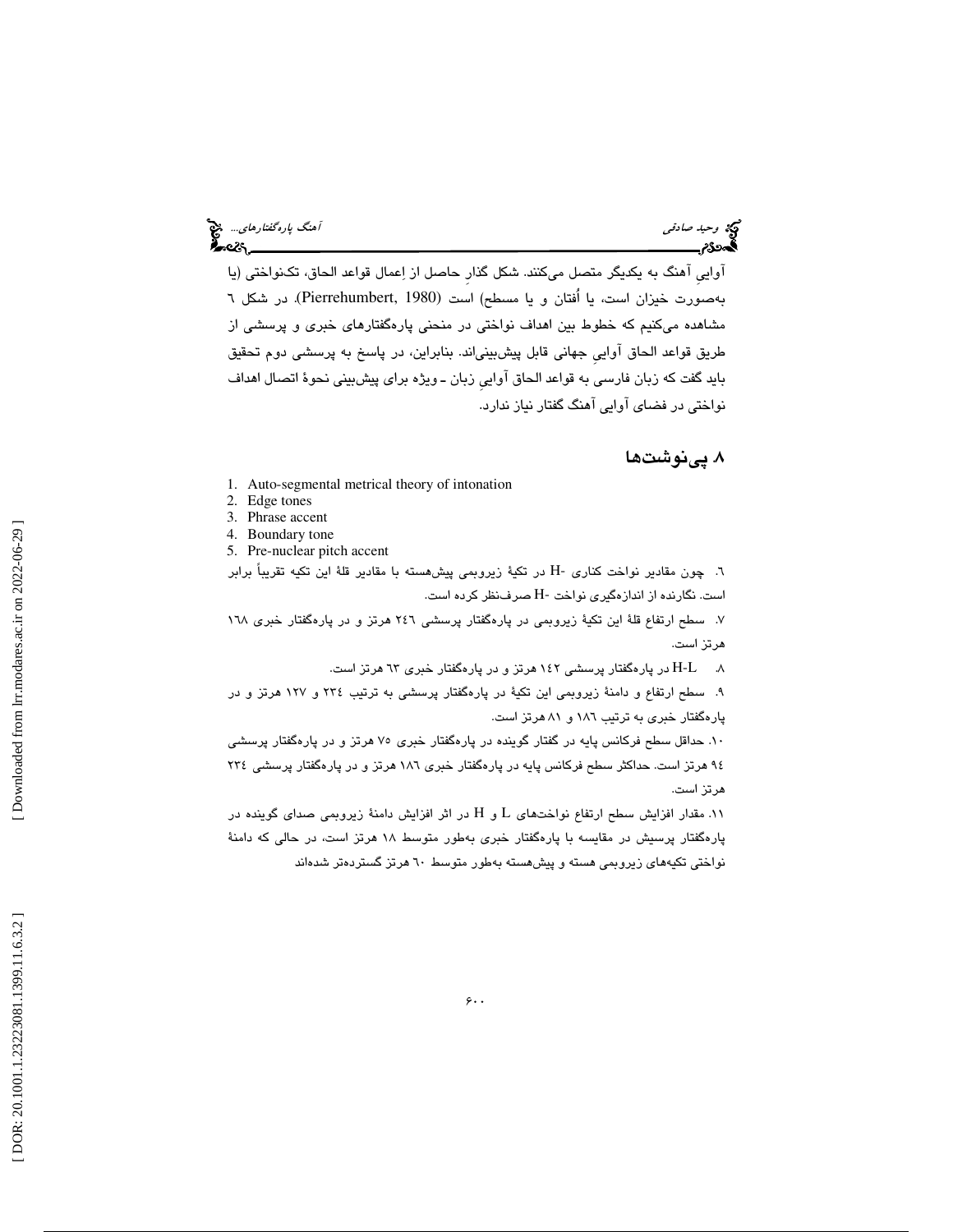## (پياپي 60)، بهمن و اسفند 1399 جستارهاي زباني دورة ،11 شمارة 6

### . 9 منابع

- اسلامي، م. (١٣٨٤). *واجشناسي: تحليل نظام آهنگ زبان فارسي.* تهران: سمت.
- صادقي، و. (١٣٩٧). *ساخت نوايي زبان فارسي: تكيهٔ واژگاني و آه*نگ. تهران: سمت.

صادقي، و،. و محمودي، س. ( 1396). تعامل نحو و واجشناسي. بررسي آهنگ بندهاي • .101 75- ، <sup>6</sup> موصولي توصيفي پسايندشده در زبان فارسي. جستارهاي زباني،

### **References**

- Boersma, P. & Weenink, D. (2010). Praat: doing phonetics by computer [Computer program]". Version 4.3.01, Retrived from http://www. praat.org/.
- Bolinger, D. (1985). *Intonation and its part*s. Edward Arnold.
- Calhoun, S. (2010). How does informativeness affect prosodic prominence?. *Language and Cognitive Processes*, *25*, 1099–1140.
- Dainora, A. (2006). Modeling intonation in English: A probabilistic approach to phonological competence. In L. M. Goldstein, D. Whalen, & C. T. Best (Eds.), *Papers in Laboratory Phonology VIII: Varieties of phonological competence* (pp. 107–132). Berlin, Germany/New York, NY: Mouton de Gruyter.
- Eslami , M. (2005). *Phonology : Analyzing the Intonation System of Persian.* SAMT. [In Persian].
- Face, T. L. (2007). The role of intonational cues in the perception of declaratives and Absolute interrogatives in Castilian Spanish. *Estudios de fon´etica experimental, 16*, 185–225.
- Gosy, M. & Terken, J. (1994). Question marking in Hungarian: Timing and height of pitch peaks. *Journal of Phonetics*, *22*, 269–281.
- Gussenhoven, C. (2004). *The phonology of tone and intonation*. Cambridge University Press.
- Grabe, E., Kochanski, G. & Coleman, J. (2005). The intonation of native accent varieties in The British isles: Potential for miscommunication"? In K. Dziubalska-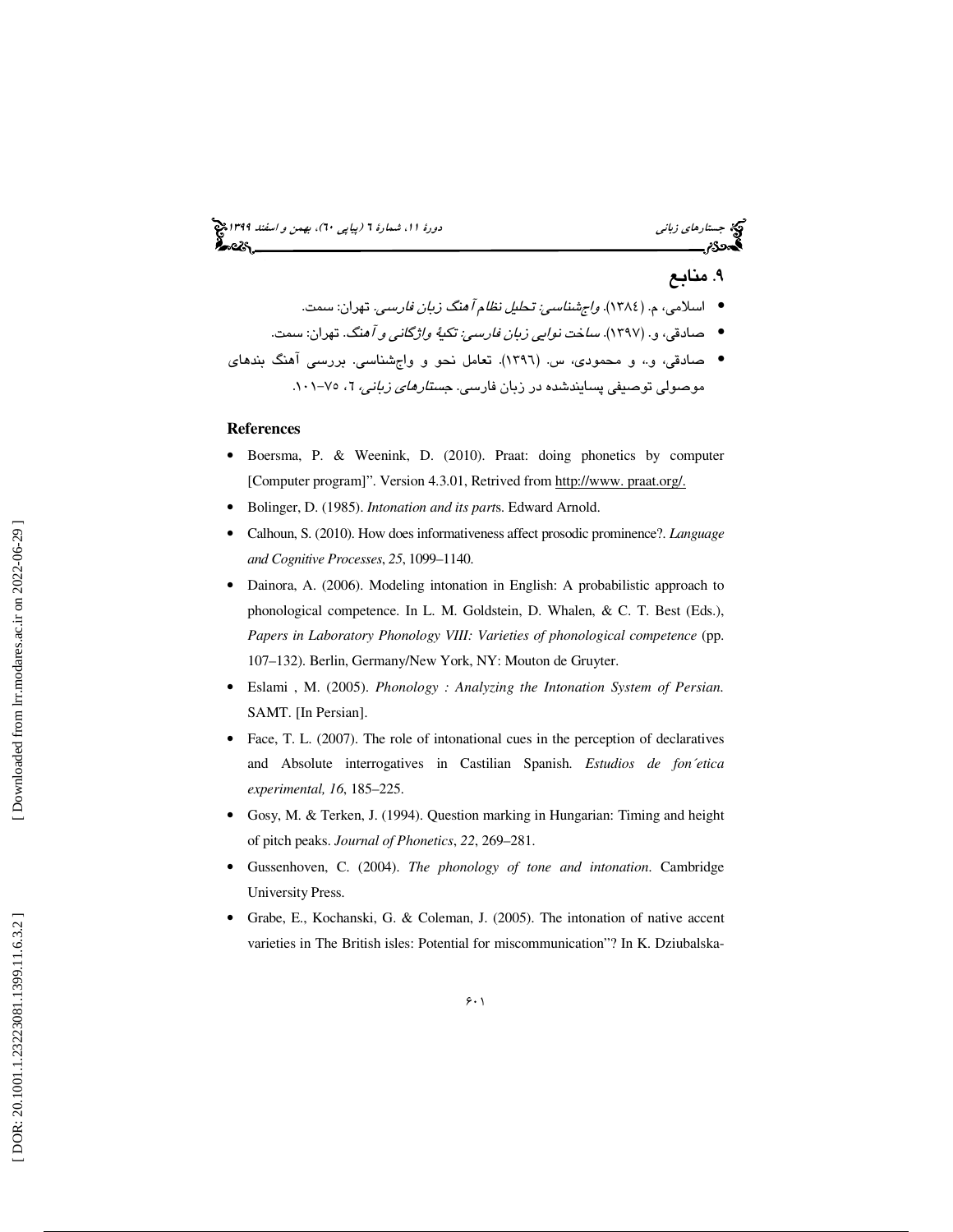### وسيد صادقي آهنگ پارهگفتارهاي...<br>آهنگ پارهگفتارهاي... ેન્વ્ટર



Kołaczyk & J. Przedlacka (Eds.), *English pronunciation models: A changing scene*  (pp. 311–337). Bern, Switzerland: Peter Lang.

- Grice, M., D'Imperio, M., Savino, M. & Avesani, C. (2005). Towards a strategy for labelling varieties of Italian. In S.-A. Jun (Ed.), *Prosodic typology and transcription: A unified approach* (pp. 53–83). Oxford, UK: Oxford University Press.
- Kohler, K. (1983). F0 in speech timing. *Arbeitsber, Institute of Phonetics* 20, Kiel University (pp. 55–98).
- Ladd, D. R. (2008). *Intonational phonology.* 2nd ed., Cambridge University Press.
- Petrone, C. & Niebuhr, O. (2013). On the intonation of German intonation questions: The role of the prenuclear region. *Language and Speech*, *2*, 1-39.
- Pierrehumbert, J. (1980). *The phonetics and phonology of English intonation.* Ph.D dissertation, Massachusetts Institute of Technology.
- -------------------& J. Hirschberg (1990). The meaning of intonational contours in the interpretation of discourse. In: Cohen, P.R., Morgan, J., Pollack, M.E. (Eds.), *Intentions in communication*. MIT Press, Cambridge, Mass. 271–311.
- Prieto, P. (2005). Stability effects in tonal clash contexts in Catalan. *Journal of Phonetics,33*, 215-242.
- Rathcke, T. (2006). A perceptual study on Russian questions and statements. *AIPUK*, *37*, 51–62.
- Sadat-Tehrani, N. (2007). *The Intonational Grammar of Persian*.Doctoral dissertation . University of Manitoba.
- ------------------- (2008). Persian prosodic structure. *Proceedings of the 2008 annual conference of the Canadian Linguistic Association,* Canada*.*
- ------------------ (2009). The alignment of  $L + H^*$  pitch accents in Persian intonation. *Journal of the International Phonetic Association*, *39*, 205-230.
- Sadeghi, V. (2018). *The prosodic structure of the Persian language*. SAMT .[In Persian].
- ------------- & Mahmoodi, S. (2017). Syntax and phonology interface: Prosodic

Downloaded from lrr.modares.ac.ir on 2022-06-29